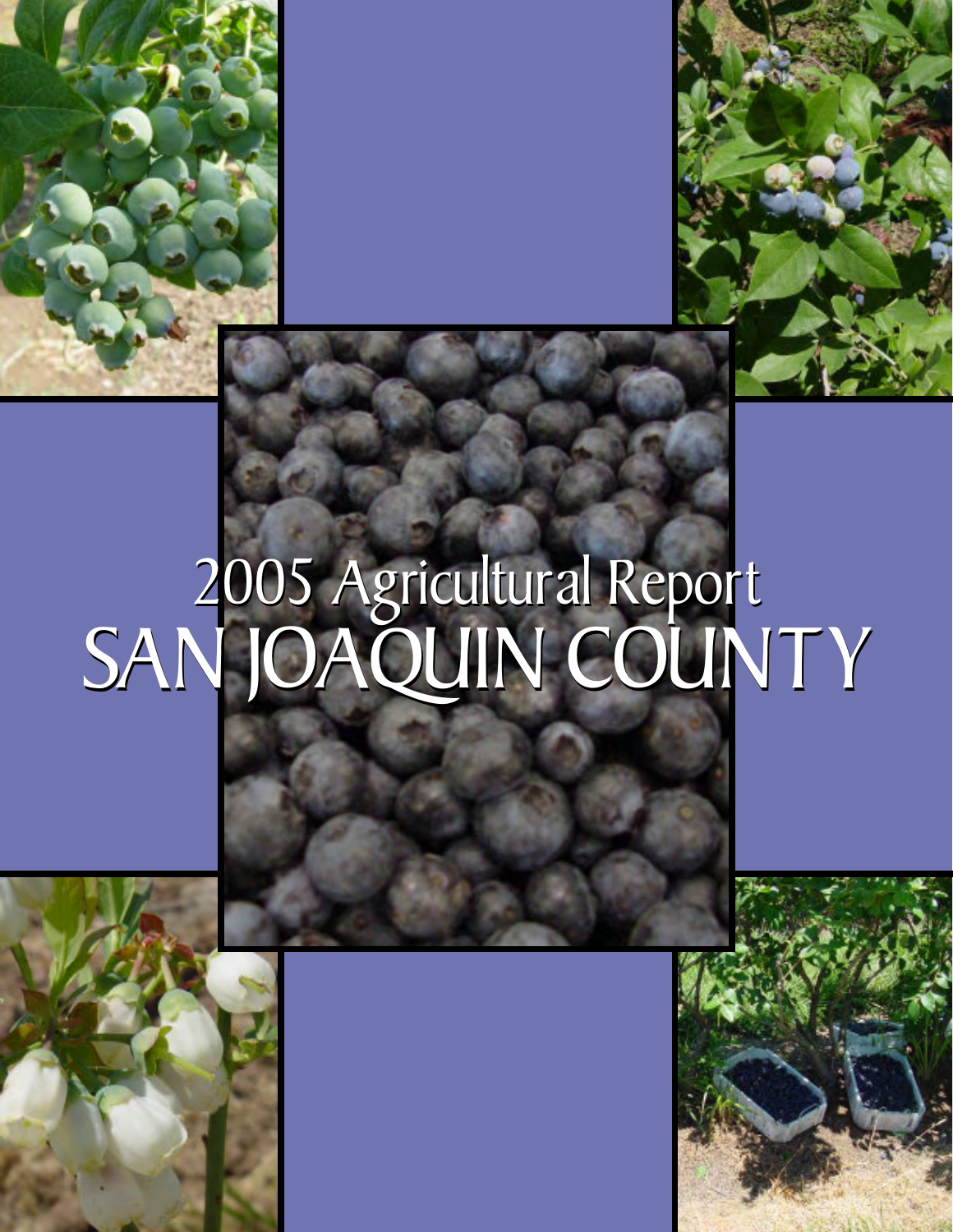#### **Blueberries in San Joaquin County**

One of the few fruits native to North America, blueberries are rapidly gaining in popularity among consumers, as evidenced by a recent increase in agricultural plantings. For centuries, Native Americans gathered wild blueberries from regional bogs and forests. This fruit was believed to have been a gift sent by the "Great Spirit" as a magical fruit to cure famine. Every part of the blueberry plant was utilized not only for consumption and food preparation, but also for medicinal purposes and as a dye.

In the early 1900's, Elizabeth White and Dr. Frederick Coville began research in New Jersey to domesticate wild blueberries. They explored the forests near her farm and selected the choicest blueberry shrubs to breed and develop a blueberry plant that could be easily cultivated by farmers. Since then, blueberries have become an important agricultural industry in the US. Nationally there are over 46,000 acres being harvested in 35 states by more than 2,000 growers. In 2004, there was a record 232.2 million pounds harvested and the numbers are increasing each year. In San Joaquin County, blueberry acreage has increased 910 % over the past five years. According to county records for 2006, there are 8 blueberry farms with a combined area of 391 acres, compared to only 3 farms and 43 acres in 2001.

Locally the domesticated, or "high-bush" blueberry (*Vaccinium corymbosum*) is the crop of choice. High-bush blueberries require very specific growing conditions. They grow best in areas with cold winters and warm, sunny summers. However, if the temperature gets too high, they can lose flavor and firmness. During the winter months, blueberries require between 750 and 1000 hours of chilling in order to set an adequate crop. They thrive in an acid soils with enough organic material to maintain critical soil moisture. This is important because blueberries have a shallow, fibrous root system and suffer from reduced berry size, fruit yields, and vegetative growth under drought conditions. Blueberries also require regular pruning to produce high fruit yields. Mature blueberry plants can be as tall as 12 feet, though in cultivation are generally kept between 4 and 7 feet tall.

Locally, blueberries are harvested from May to June with the bulk of the labor done by hand. Some growers have begun to harvest blueberries mechanically; however, most machineharvested blueberries are frozen or otherwise processed. Since berries ripen over a period of weeks, more than one pass through the field may be necessary for complete harvest.

According to the USDA, blueberries have the highest levels of antioxidants among 40 fruits and vegetables studied. Antioxidants aid the body in preventing cancer, heart disease and premature aging. Just one serving of blueberries (equal to  $\frac{1}{4}$  cup) provides as many antioxidants as five servings of peas, carrots, apples, broccoli or squash.

Blueberries were first commercially planted in San Joaquin County during the late 1990's and have since grown significantly in acreage. With much care and experimentation, blueberries have become a successful addition to the County's diverse crop mix. The emergence of our County's blueberry industry is just another example of the innovative and progressive nature of our local agricultural industry.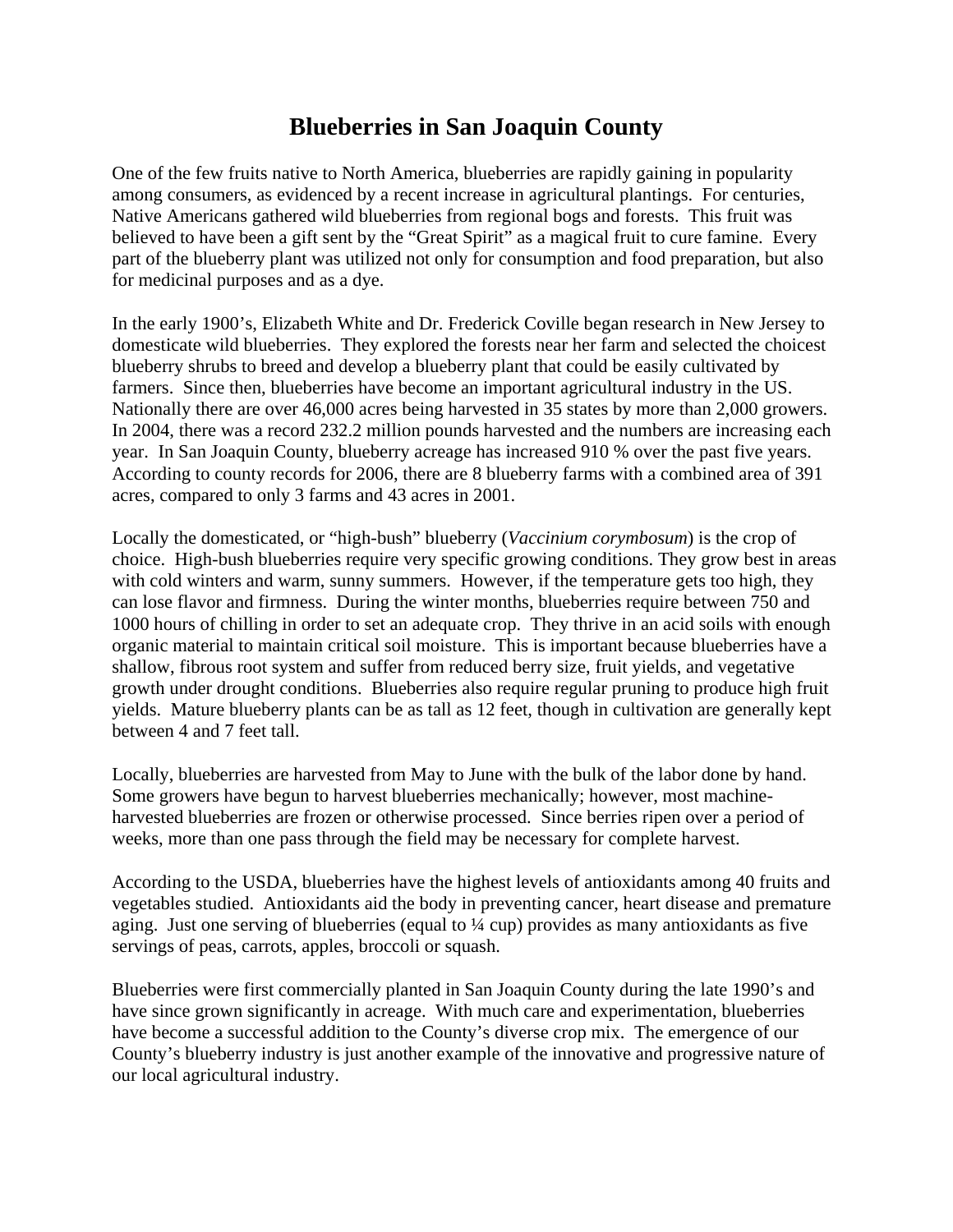#### **SAN JOAQUIN COUNTY AGRICULTURAL COMMISSIONER'S OFFICE**

# **2005 ANNUAL CROP REPORT**

Scott Hudson Agricultural Commissioner

Compiled by Fred D. Minazzoli

Board Of Supervisors

| <b>Steve Gutierrez</b>           | <b>District 1</b> |
|----------------------------------|-------------------|
| Dario L. Marenco, Chairman       | District 2        |
| <b>Victor Mow, Vice Chairman</b> | <b>District 3</b> |
| Jack A. Sieglock                 | <b>District 4</b> |
| <b>Leroy Ornellas</b>            | District 5        |

**Manuel Lopez County Administrator**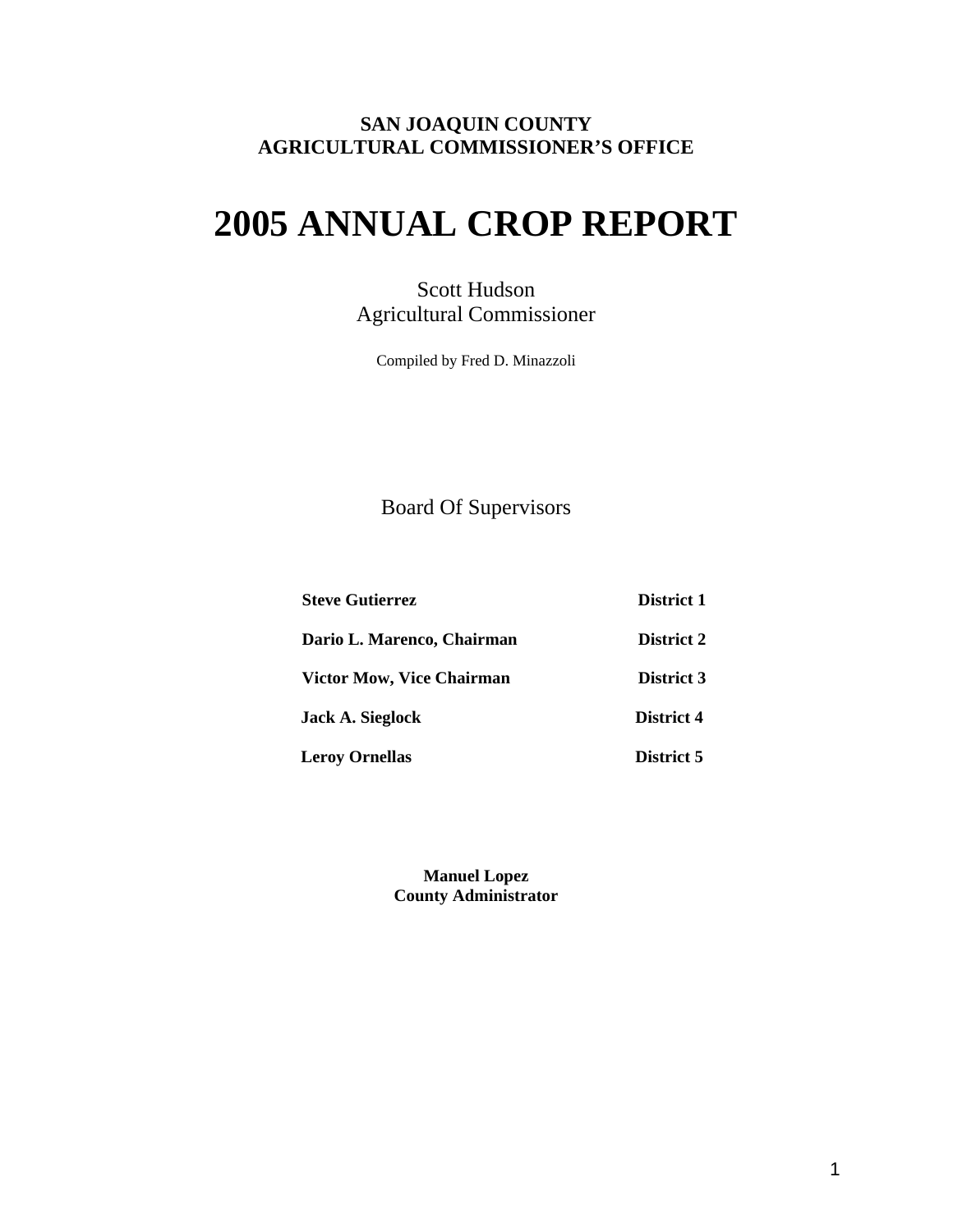#### **AGRICULTURAL COMMISSIONER SCOTT HUDSON**

#### **ASSISTANT AGRICULTURAL COMMISSIONER VICKI HELMAR**

**Jamise Miller Community Community Community Community Community Community Community Community Community Community Community Community Community Community Community Community Community Community Community Community Communi Theresa Poblete Office Worker <b>Office Worker Office Worker** 

**Jim Allan** Deputy Agricultural Commissioner **Martin Brockman Deputy Agricultural Commissioner Tom Reed Deputy Agricultural Commissioner Gary Stockel Deputy Agricultural Commissioner** 

**Larry Allen Senior Agricultural Biologist/Entomologist Nancy Barger Agricultural Biologist I** *Agricultural Biologist I* **Scott Barnes Senior Agricultural Biologist**  Senior Agricultural Biologist **Colleen Bednarek Agricultural Biologist II, Lodi Diane Curry Senior Agricultural Biologist, Simms Station Ann Curtoni Senior Agricultural Biologist, Simms Station Steve Dinardi Senior Agricultural Biologist, Lodi Senior Agricultural Biologist, Lodi Tom Doud Agricultural Biologist II Agricultural Biologist II Barbara Huecksteadt Senior Agricultural Biologist, Lodi August Lansigan Senior Agricultural Biologist, Tracy Doug Mattes Senior Agricultural Biologist Don McCoon, Jr.** Senior Agricultural Biologist **Senior Agricultural Biologist Rand Medina Senior Agricultural Biologist Senior Agricultural Biologist Fred Minazzoli Agricultural Biologist II Agricultural Biologist II Robert Pelletier Senior Agricultural Biologist, Simms Station** *Senior Agricultural Biologist, Simms Station* **Ted Viss Senior Agricultural Biologist Senior Agricultural Biologist Thomas Watkins Senior Agricultural Biologist Senior Agricultural Biologist Sue Williamson Senior Agricultural Biologist** 

**Victor Garcia Department Information Systems Analyst I Ferdinand Pura Geographic Information Systems Specialist I** 

**Mary Jo Avagliano Administrative Secretary Jo Aring-Tengonciang Senior Office Assistant, Lodi Senior Office Assistant, Lodi Rachel Dawson Senior Office Assistant Hazel Gallego Office Assistant Specialist Carol Giuffre** Senior Office Assistant **Senior Office Assistant Sharon Hawkins Accounting Technician I Accounting Technician I Hiromi Hernandez Senior Office Assistant Terry King Accounting Technician II Accounting Technician II Laura Rocha Senior Office Assistant, Simms Station Laura Serrano Senior Office Assistant, Tracy** 

**All staff are based in Stockton unless otherwise noted.**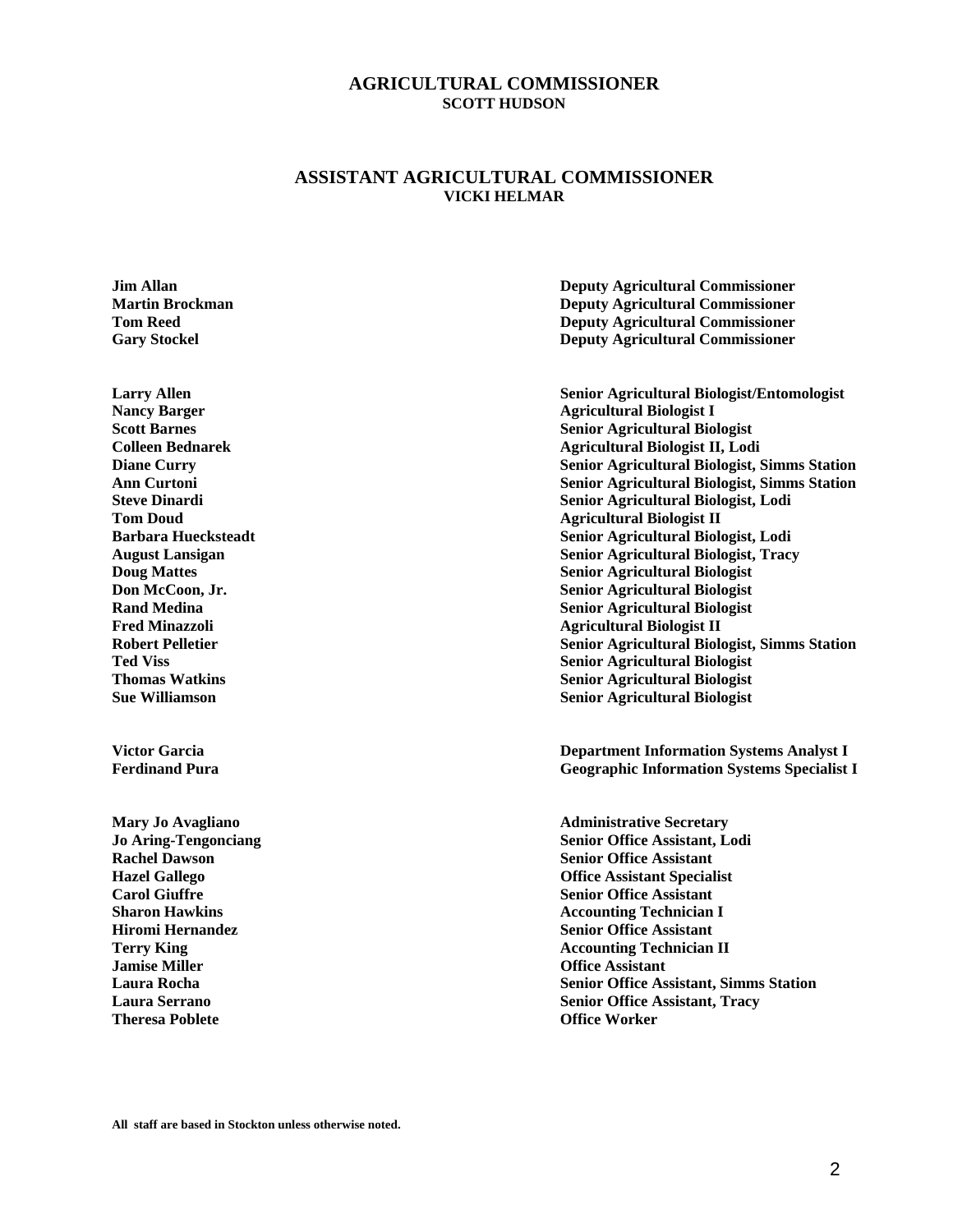#### **SAN JOAQUIN COUNTY**

OFFICE OF THE

**AGRICULTURAL COMMISSIONER** 

POST OFFICE BOX 1809 STOCKTON, CALIFORNIA 95201-1809 PHONE: 209/468-3300 FAX: 209/468-3330

MAIN OFFICE - STOCKTON 1868 E. HAZELTON AVE.

LODI OFFICE 210 N. SACRAMENTO ST.

**TRACY OFFICE** 503 E 10TH STREET

**SIMMS STATION - RIPON** 17620 E. HWY 120

**SCOTT HUDSON** AGRICULTURAL COMMISSIONER SEALER OF WEIGHTS & MEASURES ANIMAL CONTROL

**VICKI HELMAR**<br>ASST. AGRICULTURAL COMMISSIONER<br>ASST. SEALER OF WEIGHTS & MEASURES

A.G. Kawamura, Secretary California Department Of Food And Agriculture And The Honorable Board Of Supervisors San Joaquin County

Dear Secretary and Board Members:

I am pleased to present the seventy-second annual report of agricultural production in San Joaquin County. The gross value of agricultural production for 2005 in San Joaquin County is estimated to be an all time high of \$1,749,113,000. This represents an 8% increase from the estimated 2004 value of \$1,613,289,000.

Highlights of the 2005 crop year are as follows:

- Significant increases occurred in Livestock & Poultry and Fruit & Nut Crops values.
- Milk is the county's most valuable agricultural commodity again in 2005. Even though milk production increased, lower prices caused a net decrease in value of 3%.
- The value of replacement dairy heifers was included in the agricultural report for the first time this year. This mostly accounts for the 125% increase in value for Cattle & Calves.
- Wine grape acreage, yields, and prices were up in 2005, contributing to a 53% increase in total grape value from the previous year.
- Cherries and other stone fruit crops suffered yield losses due to late spring rains and lack of adequate chill hours during the winter months.
- The price of almonds rose more than 20% from the previous season, keeping almonds the third most valuable agricultural commodity in San Joaquin County.

The values shown are estimates based on the most common method of sale for the individual commodity, except for fresh fruits and vegetables where the value is based on the F.O.B packed price at the shipping point. The figures contained in this report are gross values rather than net returns to the grower.

I wish to express my sincere appreciation to all who assisted my biologists and deputies by furnishing the necessary information that made this report possible.

Respectfully Submitted *Scott |* 

Scott Hudson. **Agricultural Commissioner**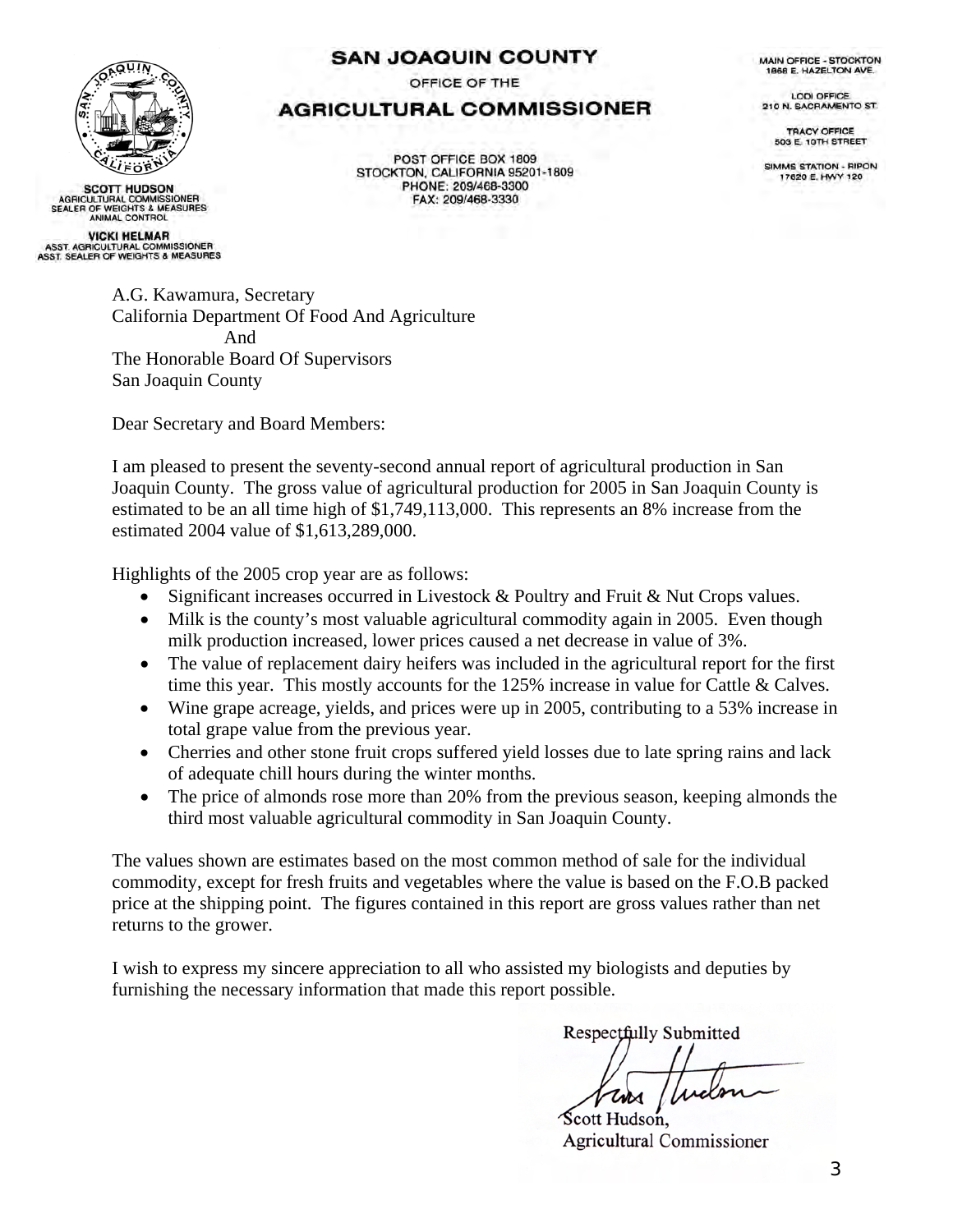# **FIELD CROPS**

|                            |              |                  | <b>PRODUCTION</b> |                    |                            |                      | <b>GROSS VALUE</b>         |                              |
|----------------------------|--------------|------------------|-------------------|--------------------|----------------------------|----------------------|----------------------------|------------------------------|
|                            |              | <b>HARVESTED</b> |                   |                    |                            |                      |                            |                              |
| <b>CROP</b>                | <b>YEAR</b>  | <b>ACREAGE</b>   | <b>PER ACRE</b>   | <b>TOTAL</b>       | <b>UNIT</b>                | <b>PER UNIT</b>      | <b>SUBTOTAL</b>            | <b>TOTAL</b>                 |
| <b>BEANS, DRY, ALL</b>     | 2005<br>2004 | 5,637<br>6,800   | 1.12<br>1.22      | 6,800<br>8,300     | <b>TON</b><br><b>TON</b>   | \$743.75<br>\$723.00 |                            | \$4,970,000<br>\$6,000,000   |
|                            |              |                  |                   |                    |                            |                      |                            |                              |
| <b>BLACKEYE</b>            | 2005         | 326              | 0.88              | 286                | <b>TON</b>                 | \$800.00             | \$228,000                  |                              |
|                            | 2004         | 1,600            | 1.14              | 1,820              | <b>TON</b>                 | \$625.00             | \$1,140,000                |                              |
|                            |              |                  |                   |                    |                            |                      |                            |                              |
| <b>KIDNEY</b>              | 2005         | 82               | 1.19              | 97                 | <b>TON</b>                 | \$767.00             | \$74,600                   |                              |
|                            | 2004         | 900              | 1.09              | 1,000              | <b>TON</b>                 | \$800.00             | \$800,000                  |                              |
| <b>LIMA</b>                | 2005         | 4,128            | 1.23              | 5,100              | <b>TON</b>                 | \$767.00             | \$3,837,000                |                              |
|                            | 2004         | 3,600            | 1.40              | 5,000              | <b>TON</b>                 | \$756.00             | \$3,789,000                |                              |
|                            |              |                  |                   |                    |                            |                      |                            |                              |
| <b>GARBANZO / OTHER</b>    | 2005         | 1,101            | 1.17              | 1,290              | <b>TON</b>                 | \$641.00             | \$830,000                  |                              |
|                            | 2004         | 710              | 0.99              | 703                | <b>TON</b>                 | \$683.00             | \$481,000                  |                              |
|                            |              |                  |                   |                    |                            |                      |                            |                              |
| <b>CORN, GRAIN</b>         | 2005<br>2004 | 52,300<br>43,300 | 4.10<br>4,47      | 214,600<br>193,400 | <b>TON</b><br><b>TON</b>   | \$112.50<br>\$115.00 |                            | \$24,142,000<br>\$22,242,000 |
|                            |              |                  |                   |                    |                            |                      |                            |                              |
| HAY, ALL                   | 2005         | 95,500           | 5.06              | 549,500            | <b>TON</b>                 | \$113.50             |                            | \$69,569,000                 |
|                            | 2004         | 87,100           | 6.53              | 568,500            | <b>TON</b>                 | \$115.00             |                            | \$65,625,000                 |
|                            |              |                  |                   |                    |                            |                      |                            |                              |
| <b>ALFALFA</b>             | 2005         | 67,100           | 6.70              | 449,570            | <b>TON</b>                 | \$134.00             | \$60,242,000               |                              |
|                            | 2004         | 64,900           | 7.43              | 482,118            | <b>TON</b>                 | \$121.00             | \$58,336,000               |                              |
| <b>OTHER</b>               | 2005         | 28,400           | 3.42              | 100,200            | <b>TON</b>                 | \$93.00              | \$9,327,000                |                              |
|                            | 2004         | 22,200           | 3.89              | 86,400             | <b>TON</b>                 | \$84.00              | \$7,289,000                |                              |
|                            |              |                  |                   |                    |                            |                      |                            |                              |
| <b>PASTURE &amp; RANGE</b> | 2005         | 135,000          |                   |                    | <b>ACRE</b>                | \$38.00              |                            | \$5,409,000                  |
|                            | 2004         | 135,000          |                   |                    | $\bf{ACRE}$                | \$37.45              |                            | \$5,037,000                  |
|                            |              |                  |                   |                    |                            |                      |                            |                              |
| <b>IRRIGATED</b>           | 2005<br>2004 | 14,500<br>14,500 |                   |                    | <b>ACRE</b><br><b>ACRE</b> | \$133.00<br>\$138.00 | \$1,928,500<br>\$1,989,000 |                              |
|                            |              |                  |                   |                    |                            |                      |                            |                              |
| <b>OTHER</b>               | 2005         | 120,000          |                   |                    | <b>ACRE</b>                | \$29.00              | \$3,480,000                |                              |
|                            | 2004         | 120,000          |                   |                    | <b>ACRE</b>                | \$25.00              | \$3,048,000                |                              |
|                            |              |                  |                   |                    |                            |                      |                            |                              |
| <b>RICE</b>                | 2005         | 3,690            | 3.66              | 13,500             | <b>TON</b>                 | \$223.00             |                            | \$3,011,000                  |
|                            | 2004         | 6,030            | 4.70              | 28,300             | <b>TON</b>                 | \$180.00             |                            | \$5,101,000                  |
| <b>SAFFLOWER</b>           | 2005         | 7,710            | 1.80              | 13,900             | <b>TON</b>                 | \$260.00             |                            | \$3,614,000                  |
|                            | 2004         | 6,000            | 1.50              | 9,000              | <b>TON</b>                 | \$214.00             |                            | \$1,922,000                  |
|                            |              |                  |                   |                    |                            |                      |                            |                              |
| <b>SILAGE, CORN</b>        | 2005         | 41,240           | 29.70             | 1,224,800          | <b>TON</b>                 | \$26.00              |                            | \$31,845,000                 |
|                            | 2004         | 43,100           | 31.22             | 1,345,600          | <b>TON</b>                 | \$21.00              |                            | \$27,706,000                 |
| <b>SILAGE, OTHER</b>       | 2005         | 30,700           | 12.96             | 397,900            | <b>TON</b>                 | \$21.87              |                            | \$8,808,000                  |
| <b>INCLUDES GREEN CHOP</b> | 2004         | 24,200           | 12.43             | 301,000            | <b>TON</b>                 | \$18.23              |                            | \$5,488,000                  |
|                            |              |                  |                   |                    |                            |                      |                            |                              |
| <b>WHEAT</b>               | 2005         | 20,400           | 2.97              | 60,600             | <b>TON</b>                 | \$122.00             |                            | \$7,393,000                  |
|                            | 2004         | 32,700           | 2.61              | 85,200             | <b>TON</b>                 | \$125.00             |                            | \$10,654,000                 |
|                            |              |                  |                   |                    |                            |                      |                            |                              |
| OTHER*                     | 2005         | 7,370            |                   |                    |                            |                      |                            | \$2,187,000                  |
|                            | 2004         | 4,980            |                   |                    |                            |                      |                            | \$1,526,000                  |
|                            |              |                  |                   |                    |                            |                      |                            |                              |
| <b>TOTAL</b>               | 2005         | 399,547          |                   |                    |                            |                      |                            | \$160,948,000                |
|                            | 2004         | 389,000          |                   |                    |                            |                      |                            | \$151,763,000                |
|                            |              |                  |                   |                    |                            |                      |                            |                              |

NUMBERS MAY NOT COMPUTE EXACTLY DUE TO ROUNDING

**\*** INCLUDES BARLEY, COTTON, SUNFLOWERS AND OATS FOR GRAIN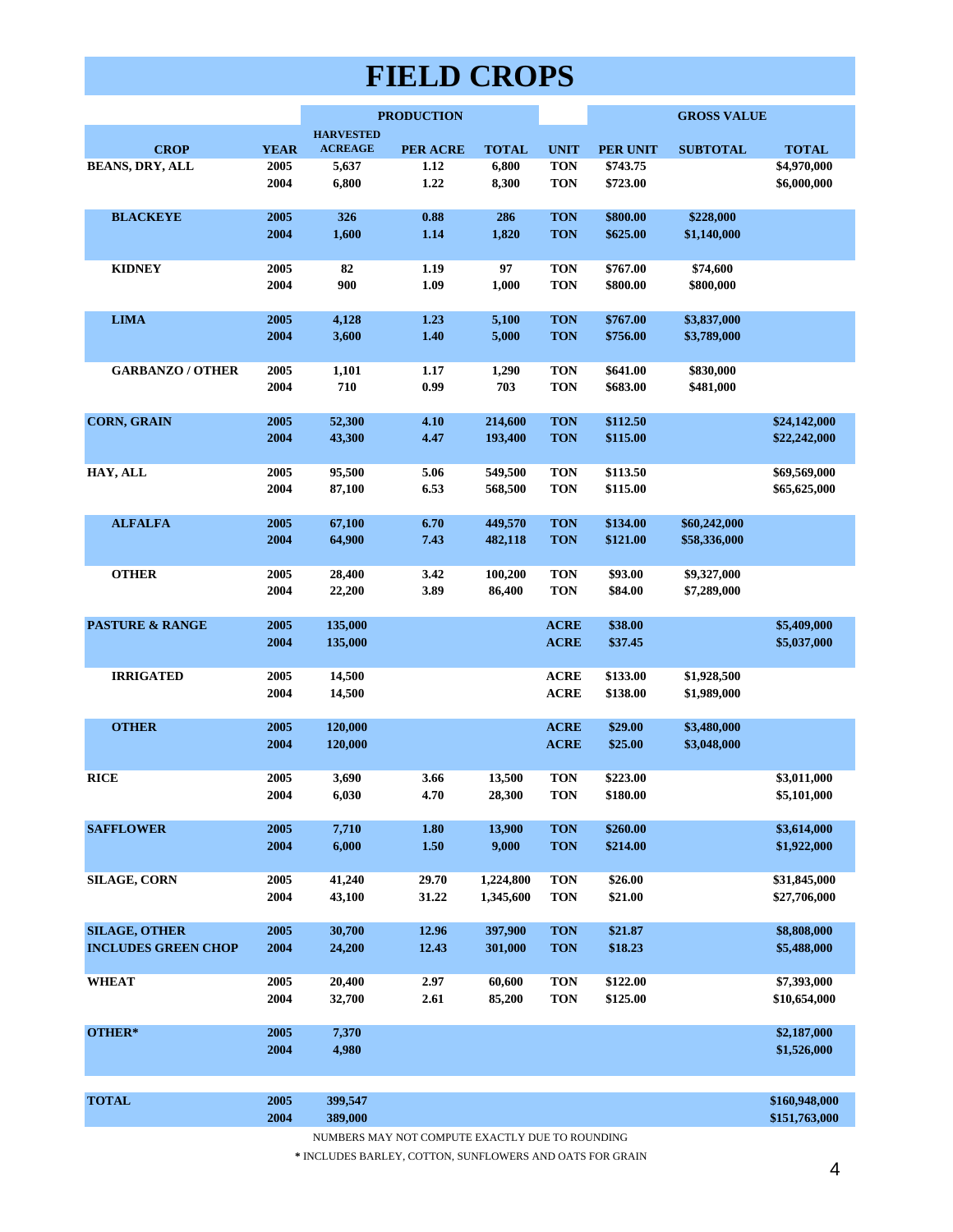#### **SEED CROPS**

|                                |             |                  | <b>PRODUCTION</b> |              |             | <b>GROSS VALUE</b> |              |
|--------------------------------|-------------|------------------|-------------------|--------------|-------------|--------------------|--------------|
|                                |             | <b>HARVESTED</b> |                   |              |             |                    |              |
| <b>CROP</b>                    | <b>YEAR</b> | <b>ACREAGE</b>   | <b>PER ACRE</b>   | <b>TOTAL</b> | <b>UNIT</b> | <b>PER UNIT</b>    | <b>TOTAL</b> |
| <b>KIDNEY BEAN</b>             | 2005        | 742              | 24.00             | 17,808       | <b>CWT</b>  | \$38.50            | \$670,000    |
|                                | 2004        | 660              | 22.10             | 14,600       | <b>CWT</b>  | \$45.00            | \$657,000    |
| <b>BEANS, OTHER</b>            | 2005        | 595              | 23.66             | 14,085       | <b>CWT</b>  | \$36.47            | \$463,000    |
|                                | 2004        | 589              | 25.88             | 15,246       | <b>CWT</b>  | \$40.34            | \$615,000    |
| <b>VEGETABLE SEED*</b>         | 2005        | 432              |                   |              |             |                    | \$2,011,000  |
|                                | 2004        | 787              |                   |              |             |                    | \$4,919,000  |
| <b>MISCELLANEOUS,</b>          | 2005        | 200              |                   |              |             |                    | \$54,000     |
| <b>SUDAN, GRAIN &amp; ETC.</b> | 2004        | 570              |                   |              |             |                    | \$368,000    |
|                                |             |                  |                   |              |             |                    |              |
| <b>TOTAL</b>                   | 2005        | 1,969            |                   |              |             |                    | \$3,198,000  |
|                                | 2004        | 2,610            |                   |              |             |                    | \$6,559,000  |

 NUMBERS MAY NOT COMPUTE EXACTLY DUE TO ROUNDING \*INCLUDES POTATO FOR SEED

#### **Phytosanitary Certificates Issued by Commodity in 2005**



| $\blacksquare$ Cherries (6143) | <b>2</b> Walnuts (1072)  | $\blacksquare$ Almonds (764) | $\Box$ Asparagus (440)     |
|--------------------------------|--------------------------|------------------------------|----------------------------|
| $\Box$ Apples (334)            | $\Box$ Onions (271)      | <b>Tomatoes</b> (176)        | $\blacksquare$ Pears (167) |
| <b>■</b> Pumpkins 61)          | $\blacksquare$ Rice (36) | <b>B</b> Blueberries (35)    | $\blacksquare$ Beans (24)  |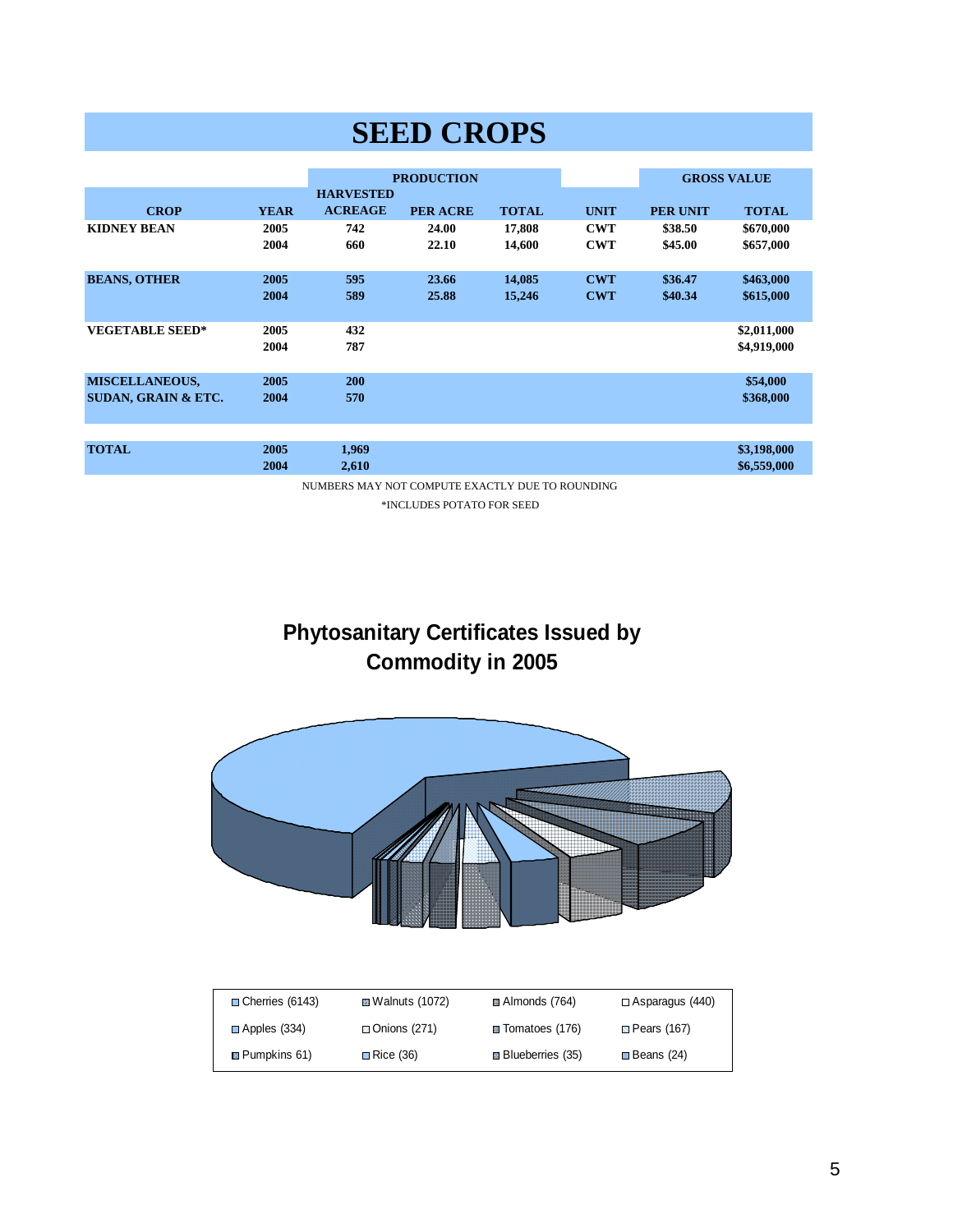# **FRUIT AND NUT CROPS**

|                       |             |                | <b>PRODUCTION</b> |              |             |                 | <b>GROSS VALUE</b> |               |
|-----------------------|-------------|----------------|-------------------|--------------|-------------|-----------------|--------------------|---------------|
|                       |             | <b>BEARING</b> |                   |              |             |                 |                    |               |
| <b>CROP</b>           | <b>YEAR</b> | <b>ACREAGE</b> | <b>PER ACRE</b>   | <b>TOTAL</b> | <b>UNIT</b> | <b>PER UNIT</b> | <b>SUBTOTAL</b>    | <b>TOTAL</b>  |
| <b>ALMOND, MEATS</b>  | 2005        | 43,000         | 0.72              | 30,900       | <b>TON</b>  | \$5,380.50      |                    | \$166,580,000 |
|                       | 2004        | 42,900         | 0.89              | 38,200       | <b>TON</b>  | \$4,509.00      |                    | \$172,030,000 |
| <b>ALMOND, HULLS</b>  | 2005        |                |                   | 77,400       | <b>TON</b>  | \$94.80         |                    | \$7,338,000   |
|                       | 2004        |                |                   | 95,400       | <b>TON</b>  | \$81.00         |                    | \$7,726,000   |
| <b>APPLES, ALL</b>    | 2005        | 5,880          | 11.05             | 65,000       | <b>TON</b>  | \$559.14        |                    | \$36,344,000  |
|                       | 2004        | 5,597          | 12.53             | 70,113       | <b>TON</b>  | \$543.34        |                    | \$38,094,000  |
| <b>FRESH</b>          | 2005        |                |                   | 42,900       | <b>TON</b>  | \$832.00        | \$34,971,000       |               |
|                       | 2004        |                |                   | 47,050       | <b>TON</b>  | \$770.00        | \$36,232,000       |               |
| <b>PROCESSING</b>     | 2005        |                |                   | 22,100       | <b>TON</b>  | \$62.12         | \$1,373,000        |               |
|                       | 2004        |                |                   | 23,060       | <b>TON</b>  | \$80.74         | \$1,862,000        |               |
| <b>APRICOTS</b>       | 2005        | 1,095          | 9.00              | 9,900        | <b>TON</b>  | \$373.00        |                    | \$3,693,000   |
|                       | 2004        | 1,139          | 9.31              | 10,600       | <b>TON</b>  | \$430.00        |                    | \$4,579,000   |
| <b>BLUEBERRIES*</b>   | 2005        | 197            | 2.40              | 473          | <b>TON</b>  | \$6,000.00      |                    | \$2,837,000   |
| <b>BUSHBERRIES*</b>   | 2005        | 52             | 2.64              | 137          | <b>TON</b>  | \$3,233.00      |                    | \$444,000     |
|                       | 2004        | 189            | 3.00              | 530          | <b>TON</b>  | \$3,823.00      |                    | \$2,026,000   |
| <b>CHERRIES, ALL</b>  | 2005        | 15,500         | 1.60              | 24,800       | <b>TON</b>  | \$3,900.00      |                    | \$91,822,000  |
|                       | 2004        | 16,200         | 2.65              | 43,000       | <b>TON</b>  | \$2,280.00      |                    | \$97,904,000  |
| <b>FRESH</b>          | 2005        |                |                   | 22,600       | <b>TON</b>  | \$4,053.00      | \$91,598,000       |               |
|                       | 2004        |                |                   | 37,030       | <b>TON</b>  | \$2,628.00      | \$97,304,000       |               |
| <b>PROCESSING</b>     | 2005        |                |                   | 2,240        | <b>TON</b>  | \$100.00        | \$224,000          |               |
|                       | 2004        |                |                   | 6,000        | <b>TON</b>  | \$100.00        | \$600,000          |               |
| <b>GRAPES, ALL</b>    | 2005        | 96,243         | 7.36              | 708,000      | <b>TON</b>  | \$409.24        |                    | \$289,744,000 |
|                       | 2004        | 84,265         | 5.57              | 469,731      | <b>TON</b>  | \$401.98        |                    | \$188,824,000 |
| <b>TABLE, CRUSHED</b> | 2005        | 571            | 2.40              | 1,370        | <b>TON</b>  | \$150.00        | \$206,000          |               |
|                       | 2004        | 650            | 3.26              | 2,120        | <b>TON</b>  | \$205.69        | \$436,000          |               |
| <b>WINE, ALL</b>      | 2005        | 95,672         | 7.39              | 706,740      | <b>TON</b>  | \$409.68        | \$289,538,000      |               |
|                       | 2004        | 83,615         | 5.59              | 467,611      | <b>TON</b>  | \$402.87        | \$188,388,000      |               |
| <b>FRESH</b>          | 2005        |                |                   | 4,240        | <b>TON</b>  | \$255.59        | \$1,084,000        |               |
|                       | 2004        |                |                   | 3,400        | <b>TON</b>  | \$250.00        | \$850,000          |               |
| <b>CRUSHED</b>        | 2005        |                |                   | 702,500      | <b>TON</b>  | \$410.61        | \$288,454,000      |               |
|                       | 2004        |                |                   | 464,211      | <b>TON</b>  | \$403.99        | \$187,538,000      |               |

NUMBERS MAY NOT COMPUTE EXACTLY DUE TO ROUNDING \*2004 NUMBER INCLUDED IN BUSHBERRIES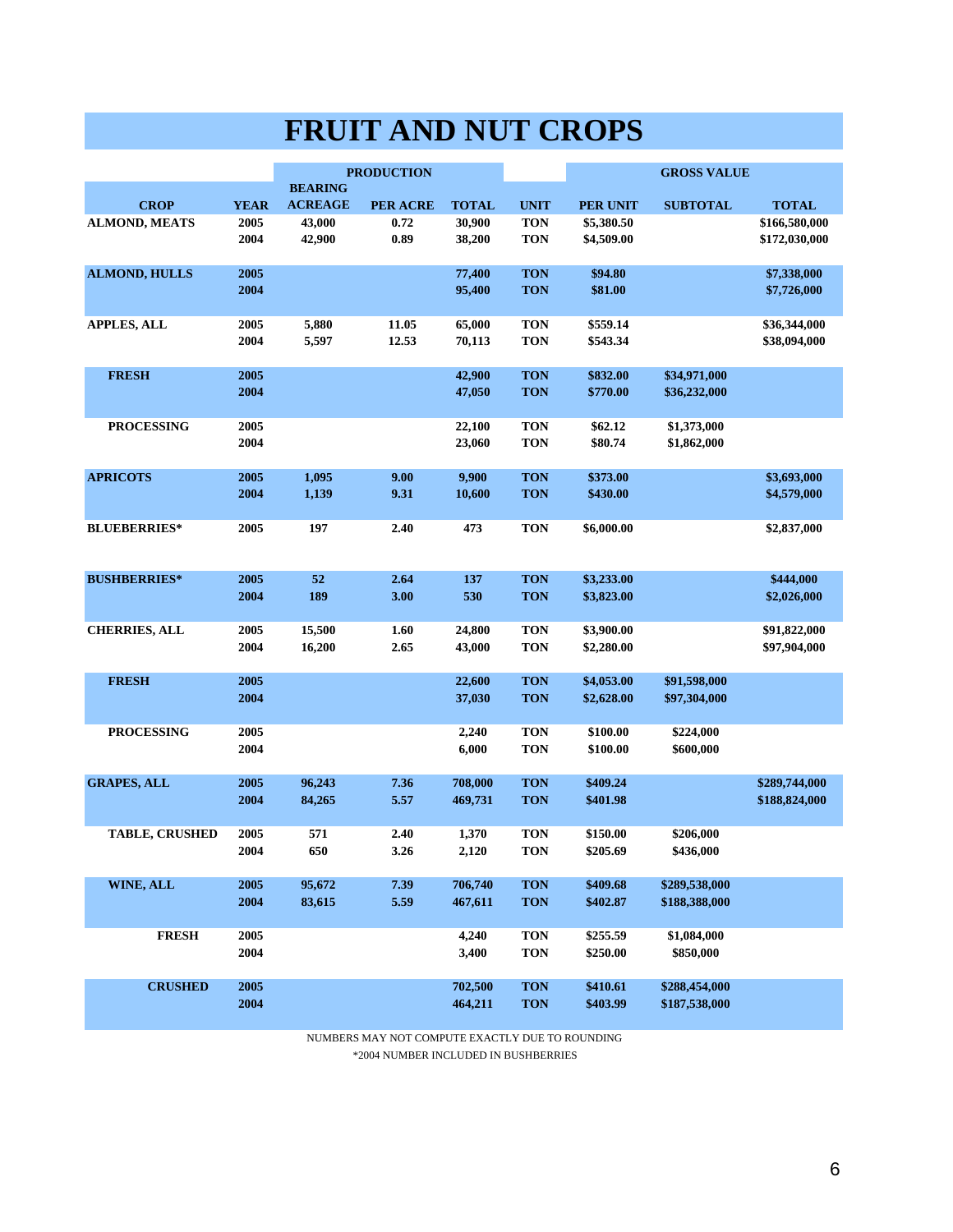# **FRUIT AND NUT CROPS**

|                         |             |                | <b>PRODUCTION</b> |              |             |                 | <b>GROSS VALUE</b> |               |
|-------------------------|-------------|----------------|-------------------|--------------|-------------|-----------------|--------------------|---------------|
|                         |             | <b>BEARING</b> |                   |              |             |                 |                    |               |
| <b>CROP</b>             | <b>YEAR</b> | <b>ACREAGE</b> | <b>PER ACRE</b>   | <b>TOTAL</b> | <b>UNIT</b> | <b>PER UNIT</b> | <b>SUBTOTAL</b>    | <b>TOTAL</b>  |
| PEACHES, ALL            | 2005        | 2,437          | 17.40             | 42,330       | <b>TON</b>  | \$256.05        |                    | \$10,878,000  |
|                         | 2004        | 2,750          | 17.53             | 48,200       | <b>TON</b>  | \$200.00        |                    | \$9,641,000   |
|                         |             |                |                   |              |             |                 |                    |               |
| <b>CLINGSTONE</b>       | 2005        | 1,120          | 17.80             | 19,900       | <b>TON</b>  | \$237.10        | \$4,718,000        |               |
|                         | 2004        | 1,360          | 15.00             | 20,400       | <b>TON</b>  | \$203.00        | \$4,141,000        |               |
|                         |             |                |                   |              |             |                 |                    |               |
| <b>FREESTONE</b>        | 2005        | 1,317          | 17.00             | 22,400       | <b>TON</b>  | \$275.00        | \$6,160,000        |               |
|                         | 2004        | 1,389          | 20.00             | 27,780       | <b>TON</b>  | \$198.00        | \$5,500,000        |               |
|                         |             |                |                   |              |             |                 |                    |               |
| <b>PEARS</b>            | 2005        | 586            | 10.50             | 6,150        | <b>TON</b>  | \$235.00        |                    | \$1,445,000   |
|                         | 2004        | 549            | 18.00             | 9,070        | <b>TON</b>  | \$240.00        |                    | \$2,177,000   |
|                         |             |                |                   |              |             |                 |                    |               |
| <b>WALNUTS, ENGLISH</b> | 2005        | 43,200         | 1.55              | 66,960       | <b>TON</b>  | \$1,458.00      |                    | \$97,628,000  |
|                         | 2004        | 41,100         | 1.73              | 71,170       | <b>TON</b>  | \$1,223.00      |                    | \$87,926,000  |
| <b>MISCELLANEOUS</b>    | 2005        | 1,237          |                   |              |             |                 |                    | \$6,501,000   |
|                         | 2004        | 1,124          |                   |              |             |                 |                    | \$4,106,000   |
|                         |             |                |                   |              |             |                 |                    |               |
| <b>BIOMASS</b>          | 2005        |                |                   |              |             |                 |                    | \$2,052,000   |
|                         | 2004        |                |                   |              |             |                 |                    | \$2,242,000   |
|                         |             |                |                   |              |             |                 |                    |               |
| <b>TOTAL</b>            | 2005        | 209,230        |                   |              |             |                 |                    | \$714,469,000 |
|                         | 2004        | 196,000        |                   |              |             |                 |                    | \$617,275,000 |

NUMBERS MAY NOT COMPUTE EXACTLY DUE TO ROUNDING

\*2004 NUMBER INCLUDED IN BUSHBERRIES

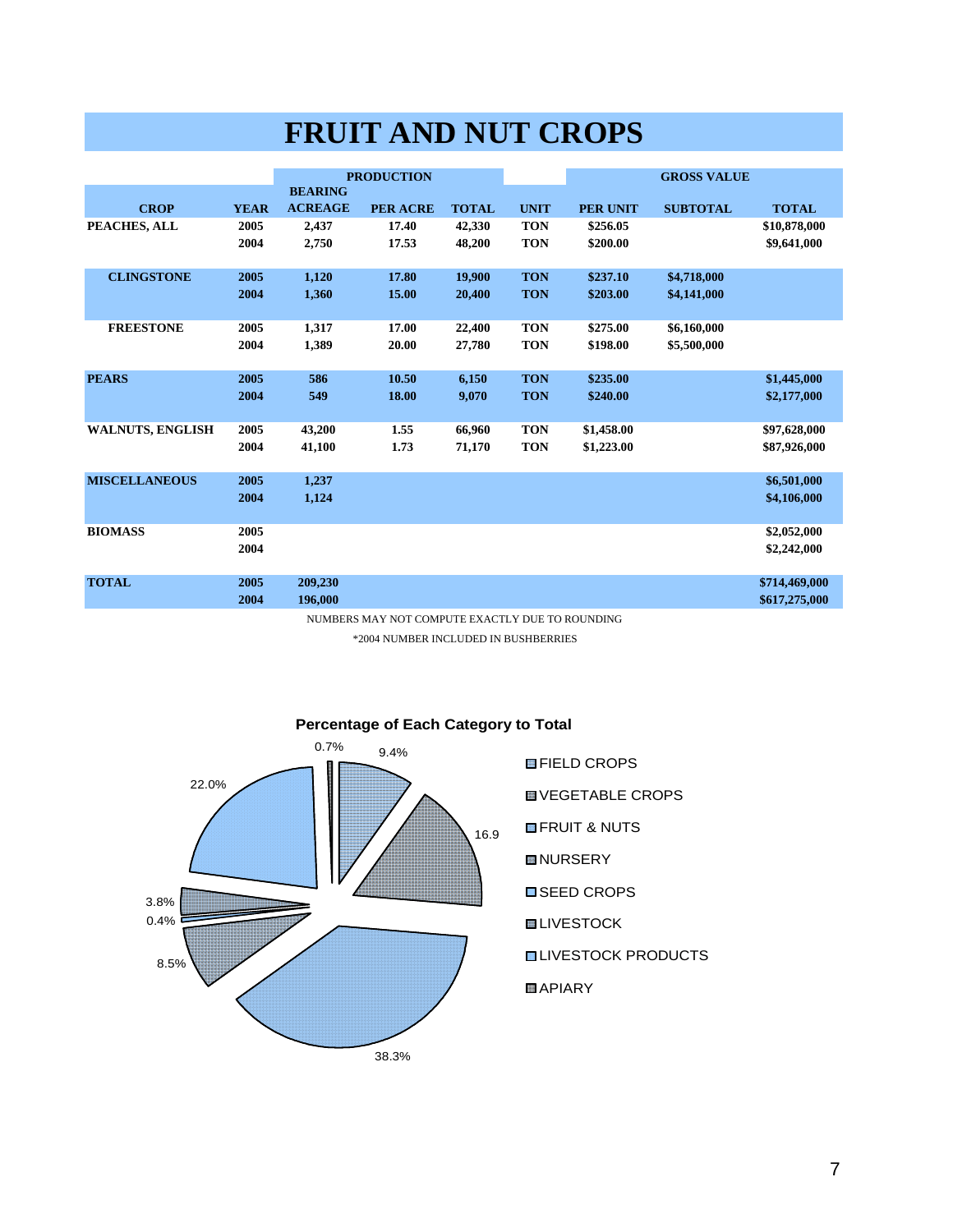# **VEGETABLE CROPS**

|                      |             |                  | <b>PRODUCTION</b> |              |             |                 | <b>GROSS VALUE</b> |               |
|----------------------|-------------|------------------|-------------------|--------------|-------------|-----------------|--------------------|---------------|
|                      |             | <b>HARVESTED</b> |                   |              |             |                 |                    |               |
| <b>CROP</b>          | <b>YEAR</b> | <b>ACREAGE</b>   | <b>PER ACRE</b>   | <b>TOTAL</b> | <b>UNIT</b> | <b>PER UNIT</b> | <b>SUBTOTAL</b>    | <b>TOTAL</b>  |
| <b>ASPARAGUS</b>     | 2005        | 13,994           | 1.80              | 25,200       | <b>TON</b>  | \$2,350.00      |                    | \$59,220,000  |
|                      | 2004        | 18,200           | 1.40              | 25,500       | <b>TON</b>  | \$2,200.00      |                    | \$56,056,000  |
| <b>CORN, SWEET</b>   | 2005        | 3,120            | 9.32              | 29,100       | <b>TON</b>  | \$308.00        |                    | \$8,931,000   |
|                      | 2004        | 1,700            | 8.76              | 14,900       | <b>TON</b>  | \$590.00        |                    | \$8,781,000   |
| <b>CUCUMBERS</b>     | 2005        | 1,450            | 8.50              | 12,330       | <b>TON</b>  | \$600.00        |                    | \$7,398,000   |
|                      | 2004        | 2,180            | 14.50             | 31,500       | <b>TON</b>  | \$836.00        |                    | \$26,365,000  |
| <b>MELONS, ALL</b>   | 2005        | 2,372            | 23.81             | 81,670       | <b>TON</b>  | \$245.00        |                    | \$17,537,000  |
|                      | 2004        | 3,470            | 18.70             | 64,800       | <b>TON</b>  | \$227.00        |                    | \$14,698,000  |
| <b>WATERMELON</b>    | 2005        | 2,199            | 36.25             | 79,700       | <b>TON</b>  | \$213.00        | \$16,976,000       |               |
|                      | 2004        | 2,710            | 20.00             | 54,200       | <b>TON</b>  | \$212.00        | \$11,490,000       |               |
| <b>OTHER</b>         | 2005        | 173              | 11.36             | 1,970        | <b>TON</b>  | \$277.00        | \$561,000          |               |
|                      | 2004        | 760              | 13.96             | 10,600       | <b>TON</b>  | \$302.00        | \$3,208,000        |               |
| <b>ONIONS, DRY</b>   | 2005        | 2,400            | 22.28             | 53,470       | <b>TON</b>  | \$224.50        |                    | \$12,004,000  |
|                      | 2004        | 1,840            | 20.00             | 36,200       | <b>TON</b>  | \$183.00        |                    | \$6,609,000   |
| <b>PEPPERS</b>       | 2005        | 1,226            | 9.06              | 10,550       | <b>TON</b>  | \$711.25        |                    | \$7,504,000   |
|                      | 2004        | 1,300            | 12.00             | 15,600       | <b>TON</b>  | \$692.00        |                    | \$10,804,000  |
| <b>POTATOES</b>      | 2005        | 2,390            | 14.88             | 35,560       | <b>TON</b>  | \$472.80        |                    | \$16,767,000  |
|                      | 2004        | 2,950            | 18.75             | 55,400       | <b>TON</b>  | \$310.00        |                    | \$17,164,000  |
| <b>PUMPKINS</b>      | 2005        | 1,506            | 13.00             | 19,580       | <b>TON</b>  | \$240.00        |                    | \$4,699,000   |
|                      | 2004        | 3,120            | 14.21             | 44,300       | <b>TON</b>  | \$152.00        |                    | \$6,751,000   |
| TOMATOES, ALL        | 2005        | 47,090           | 30.54             | 1,438,300    | <b>TON</b>  | \$72.00         |                    | \$103,551,000 |
|                      | 2004        | 39,230           | 34.68             | 1,360,400    | <b>TON</b>  | \$80.00         |                    | \$107,053,000 |
| <b>SHIPPING</b>      | 2005        | 8,290            | 9.69              | 80,330       | <b>TON</b>  | \$410.00        | \$32,935,000       |               |
|                      | 2004        | 10,130           | 10.78             | 109,200      | <b>TON</b>  | \$408.00        | \$44,492,000       |               |
| <b>PROCESSING</b>    | 2005        | 38,800           | 35.00             | 1,358,000    | <b>TON</b>  | \$52.00         | \$70,616,000       |               |
|                      | 2004        | 29,100           | 43.00             | 1,251,200    | <b>TON</b>  | \$50.00         | \$62,561,000       |               |
| <b>MISCELLANEOUS</b> | 2005        | 8,780            |                   |              |             |                 |                    | \$25,942,000  |
| <b>VEGETABLES</b>    | 2004        | 5,610            |                   |              |             |                 |                    | \$18,859,000  |
|                      |             |                  |                   |              |             |                 |                    |               |
| <b>TOTAL</b>         | 2005        | 84,328           |                   |              |             |                 |                    | \$263,553,000 |
|                      | 2004        | 79,600           |                   |              |             |                 |                    | \$273,140,000 |

NUMBERS MAY NOT COMPUTE EXACTLY DUE TO ROUNDING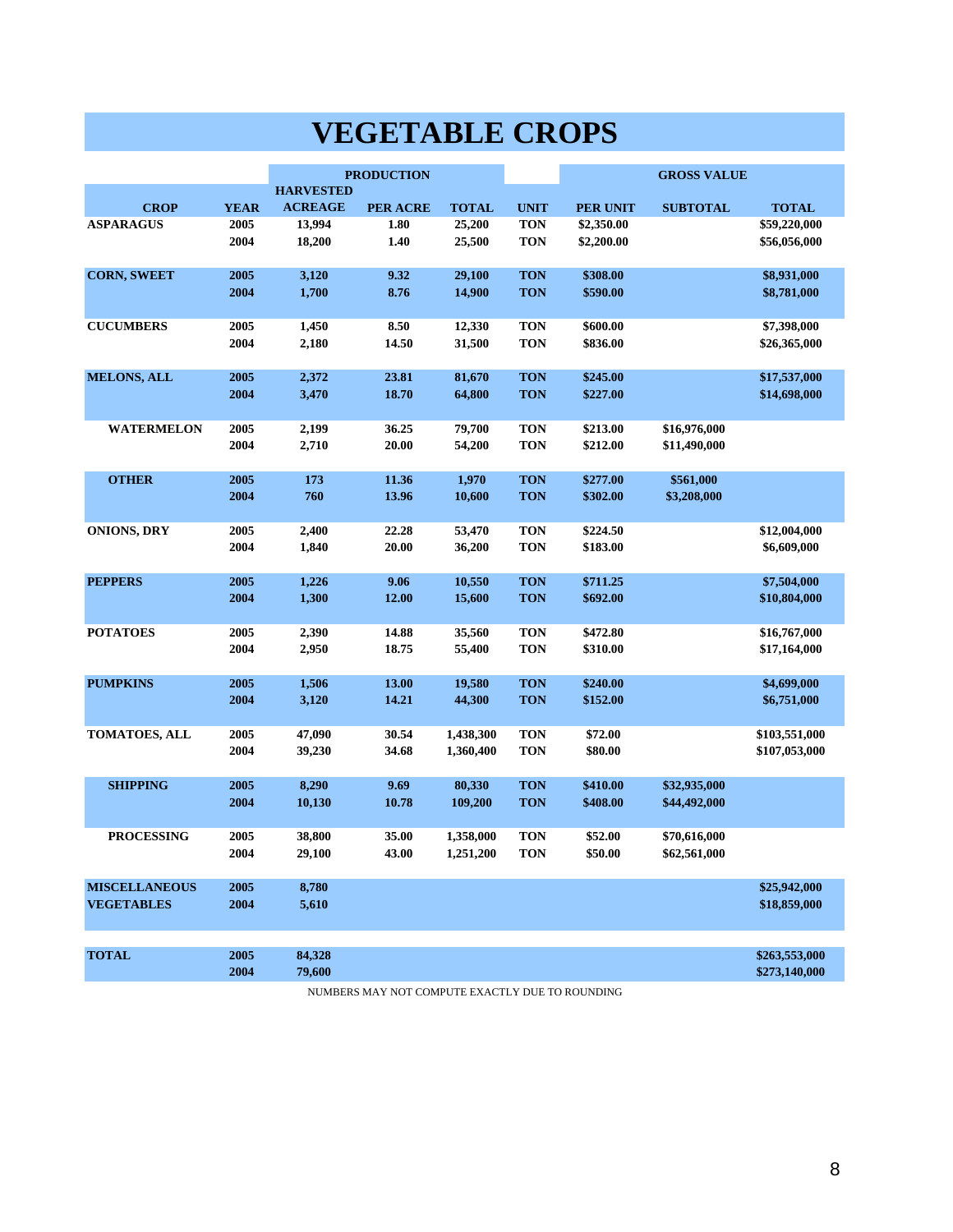### **NURSERY PRODUCTS**

|                                               | <b>QUANTITY</b><br><b>SOLD</b> |              |                 |               |
|-----------------------------------------------|--------------------------------|--------------|-----------------|---------------|
|                                               |                                |              |                 |               |
| <b>ITEM</b><br><b>YEAR</b>                    |                                | <b>UNIT</b>  | <b>PER UNIT</b> | <b>TOTAL</b>  |
| <b>GRAPEVINES, STRAWBERRY PLANTS,</b><br>2005 | 70,639,000                     | <b>PLANT</b> | \$0.09          | \$6,311,000   |
| <b>FRUIT &amp; NUT TREES</b><br>2004          | 212,349,000                    | <b>PLANT</b> | \$0.06          | \$13,192,000  |
| <b>VEGETABLE PLANTS</b><br>2005               | 266,265,000                    | <b>PLANT</b> | \$0.04          | \$10,264,000  |
| 2004                                          | 280,656,000                    | <b>PLANT</b> | \$0.03          | \$9,277,000   |
| <b>FLOWERING POTTED PLANTS</b><br>2005        | 1,936,000                      | <b>EACH</b>  | \$4.93          | \$9,535,000   |
| 2004                                          | 2,241,000                      | <b>EACH</b>  | \$4.23          | \$9,480,000   |
| <b>FOLIAGE PLANTS</b><br>2005                 | 3,280,000                      | <b>EACH</b>  | \$4.87          | \$15,985,000  |
| 2004                                          | 3,335,000                      | <b>EACH</b>  | \$4.86          | \$16,219,000  |
| <b>BEDDING PLANTS</b><br>2005                 | 1,543,000                      | <b>PKG</b>   | \$9.37          | \$14,463,000  |
| 2004                                          | 495,000                        | <b>PKG</b>   | \$7.45          | \$3,690,000   |
| <b>WOODY ORNAMENTALS</b><br>2005              | 49,556,000                     | <b>EACH</b>  | \$1.25          | \$61,945,000  |
| 2004                                          | 50,212,000                     | <b>EACH</b>  | \$1.09          | \$54,490,000  |
| 2005<br><b>BULBS, RHIZOMES, TURF,</b>         |                                |              |                 | \$22,970,000  |
| CACTUS, CHRISTMAS TREES, ETC.<br>2004         |                                |              |                 | \$31,309,000  |
| <b>TOTAL</b><br>2005                          |                                |              |                 | \$141,473,000 |
| 2004                                          |                                |              |                 | \$137,657,000 |

NUMBERS MAY NOT COMPUTE EXACTLY DUE TO ROUNDING

# **APIARY PRODUCTS**

|                    |             |             |                   |             | <b>GROSS VALUE</b> |              |
|--------------------|-------------|-------------|-------------------|-------------|--------------------|--------------|
|                    | <b>ITEM</b> | <b>YEAR</b> | <b>PRODUCTION</b> | <b>UNIT</b> | <b>PER UNIT</b>    | <b>TOTAL</b> |
| <b>HONEY</b>       |             | 2005        | 180,000           | <b>LBS</b>  | \$1.03             | \$185,000    |
|                    |             | 2004        | 179,000           | <b>LBS</b>  | \$1.00             | \$179,000    |
|                    |             |             |                   |             |                    |              |
| <b>BEESWAX</b>     |             | 2005        | 3,000             | <b>LBS</b>  | \$1.15             | \$3,500      |
|                    |             | 2004        | 2,990             | <b>LBS</b>  | \$1.12             | \$3,300      |
|                    |             |             |                   |             |                    |              |
| <b>POLLINATION</b> |             | 2005        | 190,500           | <b>HIVE</b> | \$65.49            | \$12,475,000 |
|                    |             | 2004        | 190,300           | <b>HIVE</b> | \$54.60            | \$10,390,400 |
|                    |             |             |                   |             |                    |              |
| <b>TOTAL</b>       |             | 2005        |                   |             |                    | \$12,663,500 |
|                    |             | 2004        |                   |             |                    | \$10,573,000 |
|                    |             |             |                   |             |                    |              |

NUMBERS MAY NOT COMPUTE EXACTLY DUE TO ROUNDING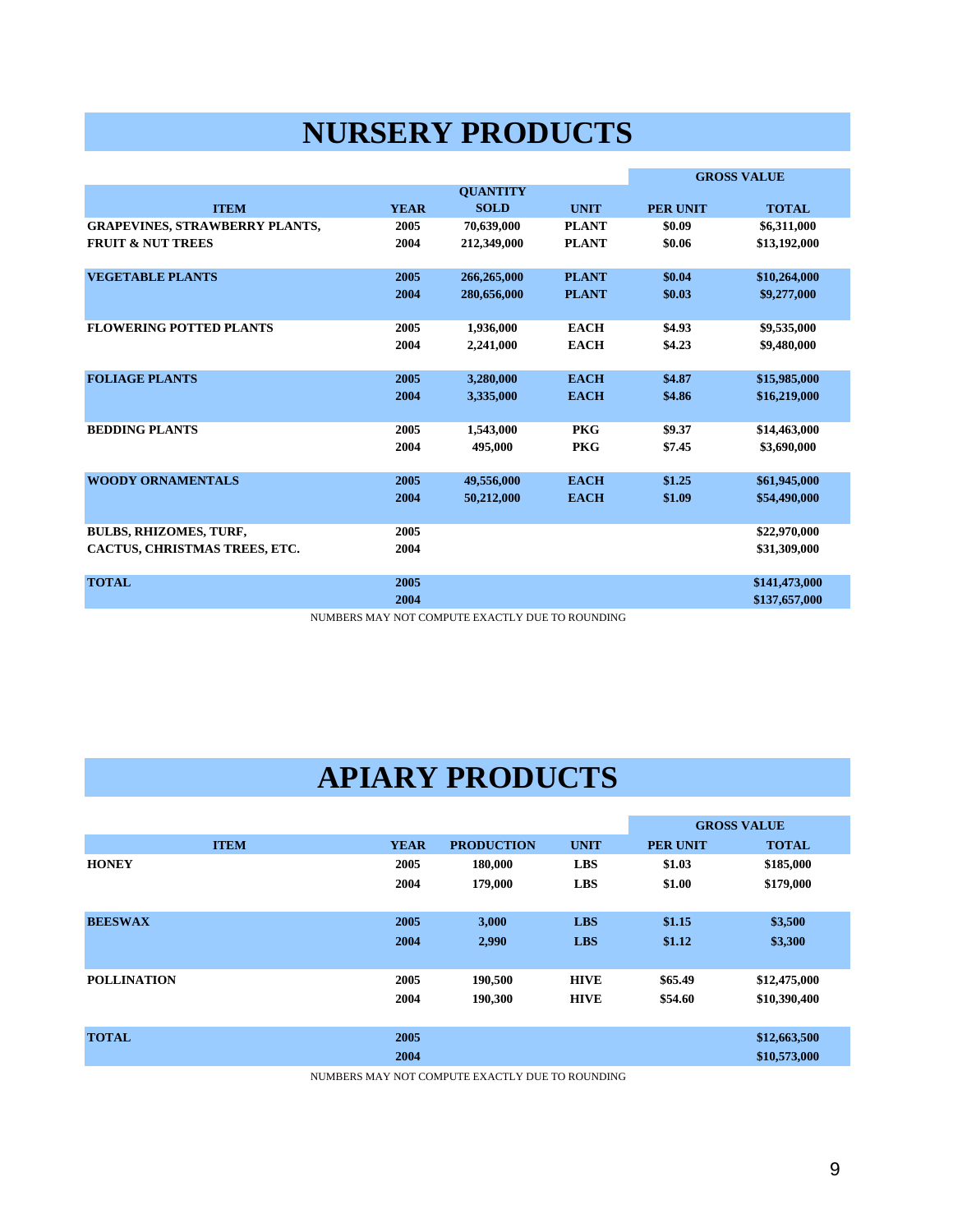### **LIVESTOCK AND POULTRY**

|                             |             | <b>PRODUCTION</b> |                    |             |                 | <b>GROSS VALUE</b> |
|-----------------------------|-------------|-------------------|--------------------|-------------|-----------------|--------------------|
| <b>ITEM</b>                 | <b>YEAR</b> | <b>NO. HEAD</b>   | <b>LIVE WEIGHT</b> | <b>UNIT</b> | <b>PER UNIT</b> | <b>TOTAL</b>       |
| <b>CATTLE &amp; CALVES*</b> | 2005        | 156,160           | 885,980            | <b>CWT</b>  | \$102.78        | \$91,057,000       |
|                             | 2004        | 122,600           | 566,630            | <b>CWT</b>  | \$71.58         | \$40,559,000       |
| <b>SHEEP &amp; LAMBS</b>    | 2005        | 20,000            | 26,740             | <b>CWT</b>  | \$103.00        | \$2,661,000        |
|                             | 2004        | 19,500            | 25,350             | <b>CWT</b>  | \$105.30        | \$2,668,000        |
| <b>BROILERS</b>             | 2005        | 1,473,800         | 7,663,760          | <b>LBS</b>  | \$0.45          | \$3,449,000        |
|                             | 2004        | 1,942,600         | 10,471,000         | <b>LBS</b>  | \$0.45          | \$4,712,000        |
| <b>OTHER CHICKENS</b>       | 2005        | 1,042,700         |                    | <b>EACH</b> | \$0.02          | \$21,000           |
| <b>&amp; SPENT HENS</b>     | 2004        | 1,248,100         |                    | <b>EACH</b> | \$0.02          | \$25,000           |
| <b>TURKEYS</b>              | 2005        | 538,060           | 20,812,000         | <b>LBS</b>  | \$0.39          | \$8,050,000        |
|                             | 2004        | 450,200           | 17,359,700         | <b>LBS</b>  | \$0.38          | \$6,586,000        |
| <b>OTHER LIVESTOCK**</b>    | 2005        |                   |                    |             |                 | \$5,275,000        |
|                             | 2004        |                   |                    |             |                 | \$6,914,000        |
|                             |             |                   |                    |             |                 |                    |
| <b>TOTAL</b>                | 2005        |                   |                    |             |                 | \$110,513,000      |
|                             | 2004        |                   |                    |             |                 | \$61,464,000       |

\*VALUE OF REPLACEMENT HEIFERS ADDED TO CATTLE & CALVES

\*\*OTHER LIVESTOCK INCLUDES HOGS, GOATS, SQUAB, DUCKS AND OTHER FOWL

#### **LIVESTOCK AND POULTRY PRODUCTS**

|                      |             |                   |             |                 | <b>GROSS VALUE</b> |               |
|----------------------|-------------|-------------------|-------------|-----------------|--------------------|---------------|
| <b>ITEM</b>          | <b>YEAR</b> | <b>PRODUCTION</b> | <b>UNIT</b> | <b>PER UNIT</b> | <b>SUBTOTAL</b>    | <b>TOTAL</b>  |
| <b>MILK, ALL</b>     | 2005        | 22,352,000        | <b>CWT</b>  | \$14.00         |                    | \$314,565,000 |
|                      | 2004        | 21,846,000        | <b>CWT</b>  | \$15.00         |                    | \$324,657,000 |
|                      |             |                   |             |                 |                    |               |
| <b>MARKET</b>        | 2005        | 22,235,000        | <b>CWT</b>  | \$14.00         | \$312,840,000      |               |
|                      | 2004        | 21,768,000        | <b>CWT</b>  | \$15.00         | \$323,478,000      |               |
|                      |             |                   |             |                 |                    |               |
| <b>MANUFACTURING</b> | 2005        | 117,000           | <b>CWT</b>  | \$14.70         | \$1,724,000        |               |
|                      | 2004        | 78,000            | <b>CWT</b>  | \$15.10         | \$1,179,000        |               |
|                      |             |                   |             |                 |                    |               |
| <b>WOOL</b>          | 2005        | 119,000           | <b>LBS</b>  | \$0.72          |                    | \$85,700      |
|                      | 2004        | 132,000           | <b>LBS</b>  | \$0.77          |                    | \$101,000     |
|                      |             |                   |             |                 |                    |               |
| <b>EGGS, CHICKEN</b> | 2005        | 41,709,340        | $\bf{D}OZ$  | \$0.41          |                    | \$17,101,000  |
|                      | 2004        | 49,923,340        | $\bf{D}OZ$  | \$0.58          |                    | \$28,898,000  |
|                      |             |                   |             |                 |                    |               |
| <b>MANURE</b>        | 2005        | 378,000           | <b>TON</b>  | \$5.00          |                    | \$1,890,000   |
|                      | 2004        | 399,000           | <b>TON</b>  | \$3.00          |                    | \$1,202,000   |
|                      |             |                   |             |                 |                    |               |
|                      |             |                   |             |                 |                    |               |
| <b>TOTAL</b>         | 2005        |                   |             |                 |                    | \$333,642,000 |
|                      | 2004        |                   |             |                 |                    | \$354,858,000 |

NUMBERS MAY NOT COMPUTE EXACTLY DUE TO ROUNDING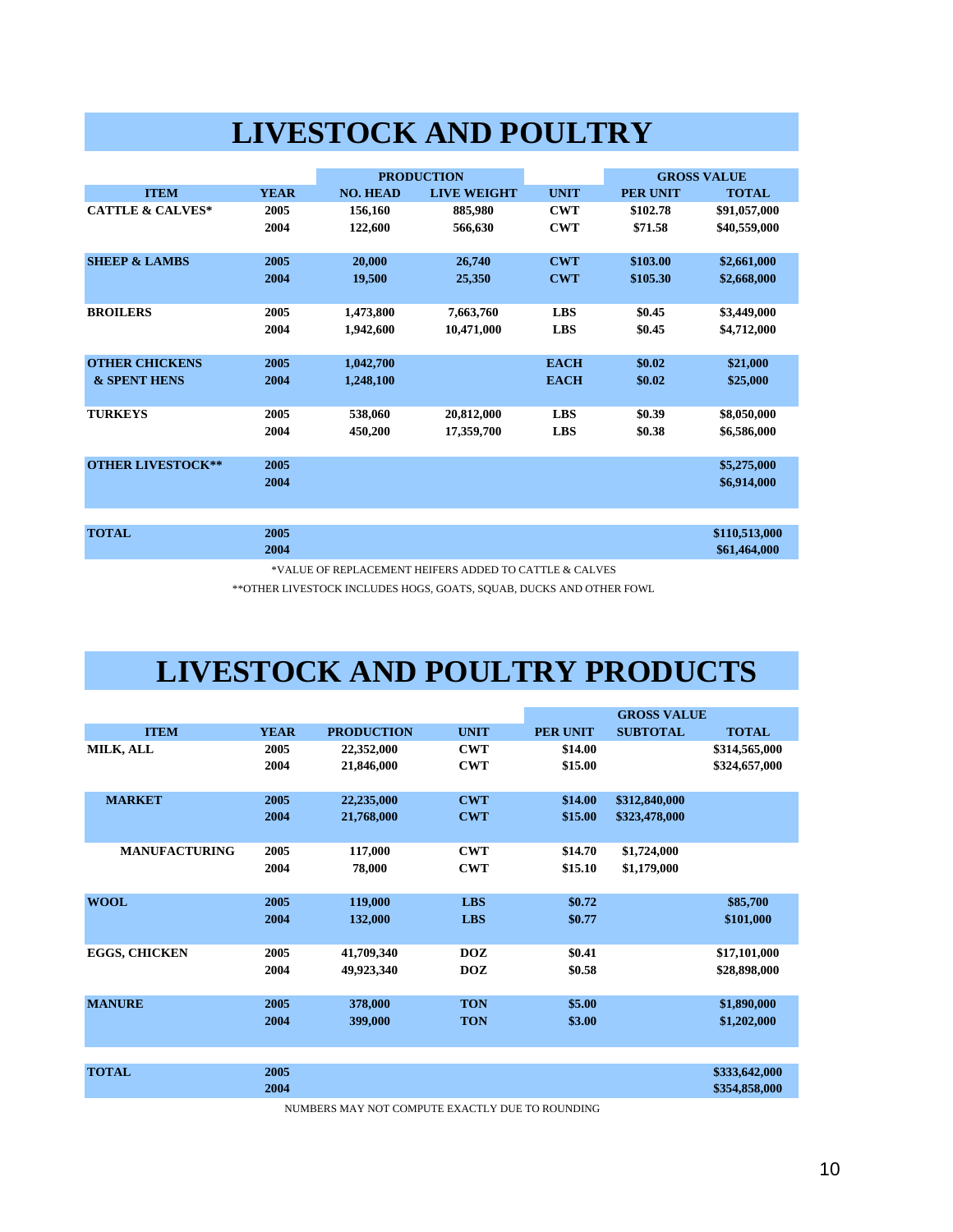

# **Blueberry Facts and Trivia**



North America is the world's leading blueberry producer, accounting for nearly 90% of world production at the present time.



July is National Blueberry Month.

 Native Americans in the Northwest Territory smoked wild blueberries to preserve them through the winter.



The blueberry muffin is the most popular muffin in the United States.

Half a cup of blueberries can provide as much antioxidant power as 5 servings of other nutritious fruits and vegetables such as peas, carrots, apples, squash and broccoli.

 Native Americans used blueberries were also used in food preparation. Dried blueberries were added to stews, soups and meats. A jerky called *[Sautauthig](http://www.blueberry.org/sautauhig.htm)* (pronounced *saw'-taw-teeg*) was made with dried blueberries and was consumed year-round.

New USDA research suggests that a compound in blueberries may reduce cholesterol.

 A study at Tufts University reports that a diet of blueberries may improve motor skills and reverse the short-term memory loss that comes with aging.

 USDA animal trials showed improved navigational skills after a two-month diet of blueberry extract.

Blueberries are a good source of vitamin C, the tannins in blueberries can help prevent urinary tract infections, and ½ cup of blueberries contains only 40 calories.

 High-bush blueberries typically start producing in the third season, and yields increase steadily for the next four years. At full capacity, blueberries yield about 3 tons per acre. Wellmaintained blueberry bushes remain productive for at least 15 to 20 years.

 As blueberries are expensive to establish and maintain, growers often do not realize a return on their capital investment until the seventh year.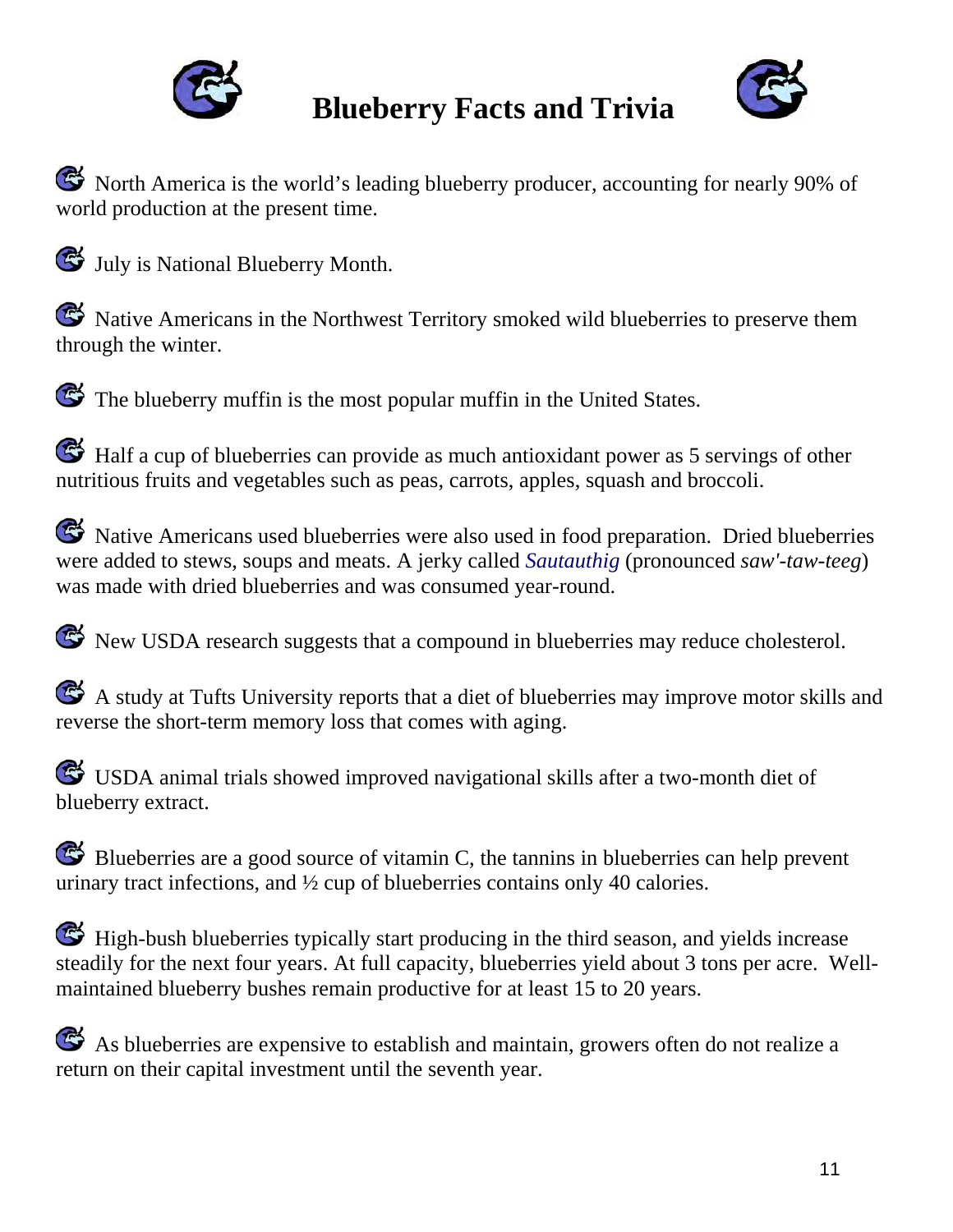# YEARLY VALUES OF AGRICULTURAL **COMMODITIES IN SAN JOAQUIN COUNTY**



#### **2004 VS. 2005 VALUES BY CATEGORY**

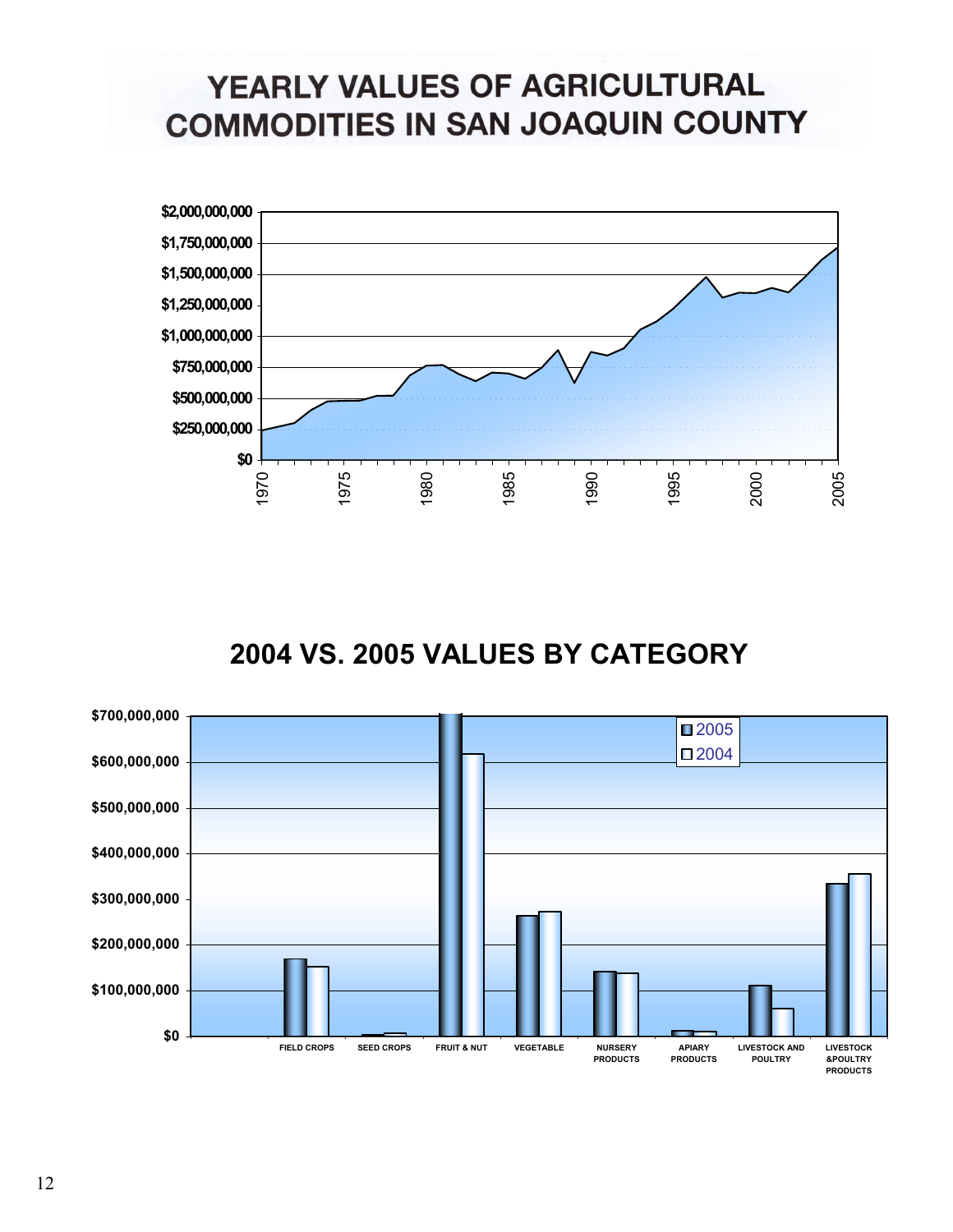# **SAN JOAQUIN COUNTY'S SHARE OF STATEWIDE PRODUCTION**  SAN JOAQUIN COUNTY'S SHARE OF STATEWIDE PRODUCTION

**value during the 2004 crop year. The bars represent San Joaquin County's percentage of the state value for**  value during the 2004 crop year. The bars represent San Joaquin County's percentage of the state value for **that crop. The numbers in parentheses next to the crop labels show San Joaquin County's ranking for that**  that crop. The numbers in parentheses next to the crop labels show San Joaquin County's ranking for that **Listed below are the crops in which San Joaquin County ranked in the top 5 in the State based on gross**  Listed below are the crops in which San Joaquin County ranked in the top 5 in the State based on gross **crop.** 

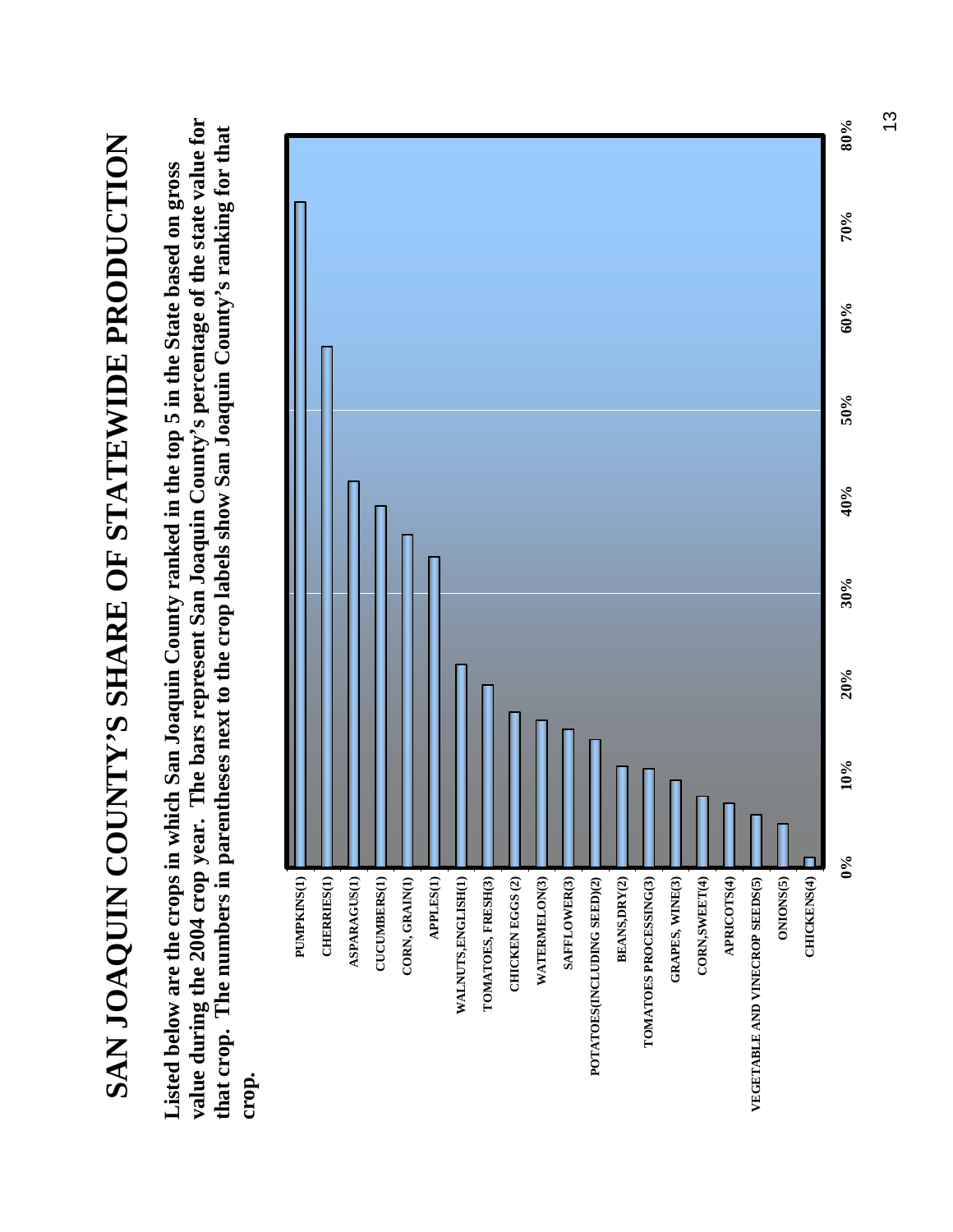#### **SAN JOAQUIN COUNTY'S TOP TEN LEADING CROPS FOR 2005**

| MILK, ALL                  | \$314,565,000 |
|----------------------------|---------------|
| <b>GRAPES, ALL</b>         | \$289,744,000 |
| <b>ALMOND MEATS</b>        | \$166,580,000 |
| <b>TOMATOES, ALL</b>       | \$103,551,000 |
| <b>WALNUTS, ENGLISH</b>    | \$97,628,000  |
| <b>CHERRIES, ALL</b>       | \$91,822,000  |
| <b>CATTLE &amp; CALVES</b> | \$91,057,000  |
| HAY, ALL                   | \$69,569,000  |
| <b>WOODY ORNAMENTALS</b>   | \$61,945,000  |
| <b>ASPARAGUS</b>           | \$59,220,000  |
| <b>ALL OTHER CROPS</b>     | \$403,432,000 |

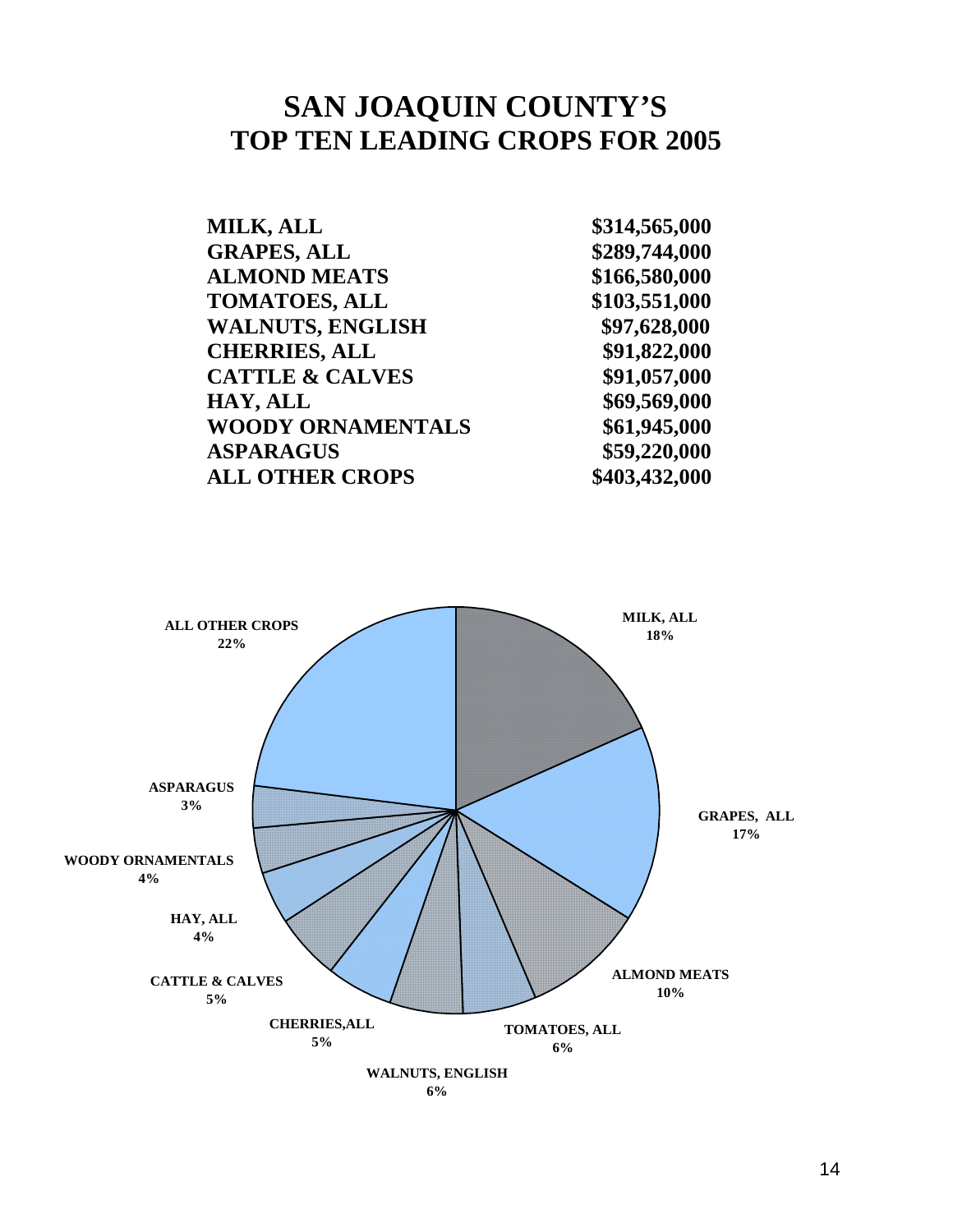#### **SUSTAINABLE AGRICULTURE AND PEST EXCLUSION**

San Joaquin County continues to support local agriculture in many ways, not the least of which is making certain that invasive agricultural pests of significant economic risk are kept out of local orchards, vineyards, and nurseries. This task is the responsibility of the Pest Exclusion Unit.

The Pest Exclusion branch of our office consists of six full-time and two part-time biologists, as well as many seasonal pest detection specialists. These individuals conduct thousands of inspections annually for various economically significant pests, including Glassy-winged Sharpshooter, Gypsy Moth, Burrowing and Reniform nematodes, Diaprepes Root Weevil, and many more. Inspections are conducted at major postal and parcel facilities, nurseries, and private residences as necessary to keep these dangerous intruders out of our county, and keep our billion-dollar agricultural industry safe and productive.

We ask for your help in our quest by obeying the laws and regulations and avoiding the temptation to smuggle produce and nursery products into our area without proper certification, and together we will continue to keep agriculture safe by keeping the bad bugs at bay.



#### **QUARANTINE PEST INTERCEPTIONS**

A- and Q-Rated Pests are of Economic Significance on a State or a Federal Level and are Regulated by USDA, CDFA and County **Officials** 

B- Rated Pests are of Economic Significance on a County Level and are Regulated by Each Individual Agricultural Commissioner.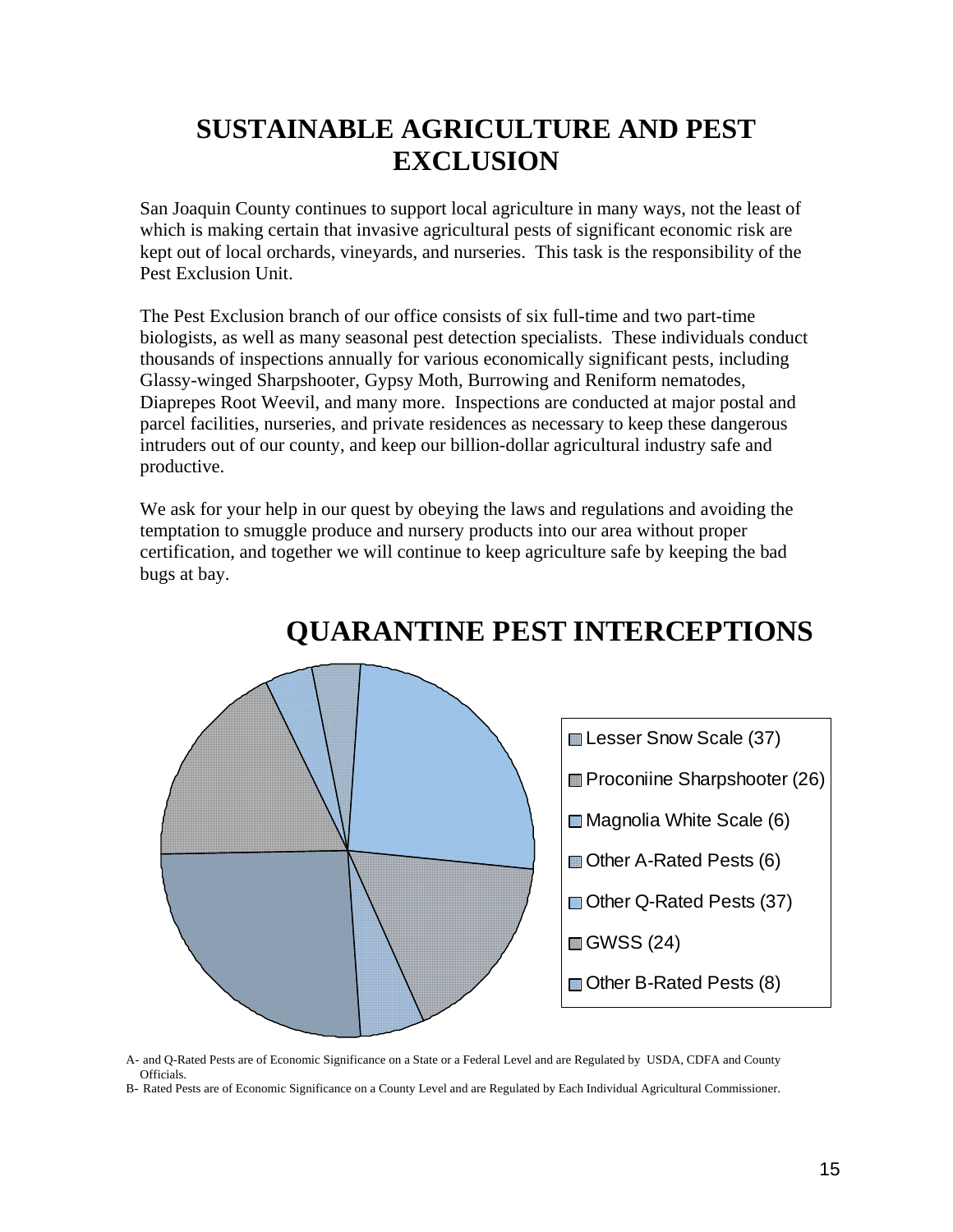#### **San Joaquin County Trading Partners 2005**

AFGHANISTAN ALGERIA AMERICAN SAMOA ANGOLA ANTIGUA AND BARBUDA ARABIA ARGENTINA ARMENIA AUSTRALIA AUSTRIA AZERBAIJAN BAHAMAS BAHRAIN BANGLADESH BARBADOS BELARUS BELGIUM BERMUDA BOLIVIA BOSNIA BRAZIL BRUNEI DARUSSALAM **BULGARIA** BURKINA FASO **CAMBODIA** CAMEROON CANADA CANARY ISLANDS CHILE COLOMBIA COSTA RICA CROATIA **CYPRUS** CZECH REPUBLIC CONGO (Zaire) DENMARK DOMINICAN REPUBLIC

ECUADOR EGYPT EL SALVADOR ESTONIA FIJI FINLAND FRANCE FRENCH POLYNESIA GEORGIA GERMANY GHANA **GREECE** GRENADA GUAM GUATEMALA GUYANA **HAITI HOLLAND HONDURAS** HONG KONG **HUNGARY** ICELAND INDIA INDONESIA IRELAND ISRAEL ITALY JAMAICA JAPAN JORDAN KAZAKHSTAN KENYA KUWAIT LATVIA LEBANON LIBERIA MACAU

MACEDONIA MADAGASCAR MALAWI MALASIA MALTA MARSHALL ISLANDS MARTINIQUE **MAURITIUS MEXICO** MICRONESIA MOLDOVA **MONGOLIA** MONTSERRAT **MOROCCO** MOZAMBIQUE NEPAL NETHERLAND ANTILLES NETHERLANDS NEW CALEDONIA NEW GUINEA NEW ZEALAND NICARAGUA NIGERIA NORTHERN MARIANA ISLANDS NORWAY OMAN PAKISTAN PANAMA PAPUA NEW GUINEA PARAGUAY PEOPLE'S REPUBLIC OF CHINA PERU PHILIPPINES POLAND PORTUGAL PUERTO RICO QATAR

REPUBLIC OF KOREA **REUNION** ROMANIA RUSSIAN FEDERATION SAINT LUCIA **SAMOA** SAUDI ARABIA SENEGAL SERBIA SIERRA LEONE SINGAPORE SLOVENIA SOLOMON ISLANDS SOUTH AFRICA **SPAIN** SRI LANKA SWEDEN **SWITZERLAND** TAHITI TAIWAN **TANZANIA** THAILAND TONGA TRINIDAD AND TOBAGO TUNISIA **TURKEY** UGANDA UKRAINE UNITED ARAB EMIRATES UNITED KINGDOM URUGUAY UZBEKISTAN VENEZUELA VIETNAM ZAMBIA ZIMBABWE

# **Organic Agriculture.**

In 2000, the USDA implemented the National Organics Program (NOP). This was done in an effort to certify the availability of clean, organically grown foods to the American Public. In order to market agricultural products as organic, growers must register with NOP and adhere to a strict set of guidelines. These stringent guidelines help to ensure that all foods labeled as organic are safe for you, safe for the environment and that they are indeed organically grown. The California Organic Products Act of 2003 was enacted in an effort to align the current California Organic laws with the National Organics Program. San Joaquin County has 19 registered growers of organic commodities. In 2005, local growers farmed over 2000 acres to produce 19 different organic commodities. San Joaquin County's top 5 Organic crops are:

1. Peaches

- 4. Almonds 5. Corn
- 2. Cherries
- 3. Walnuts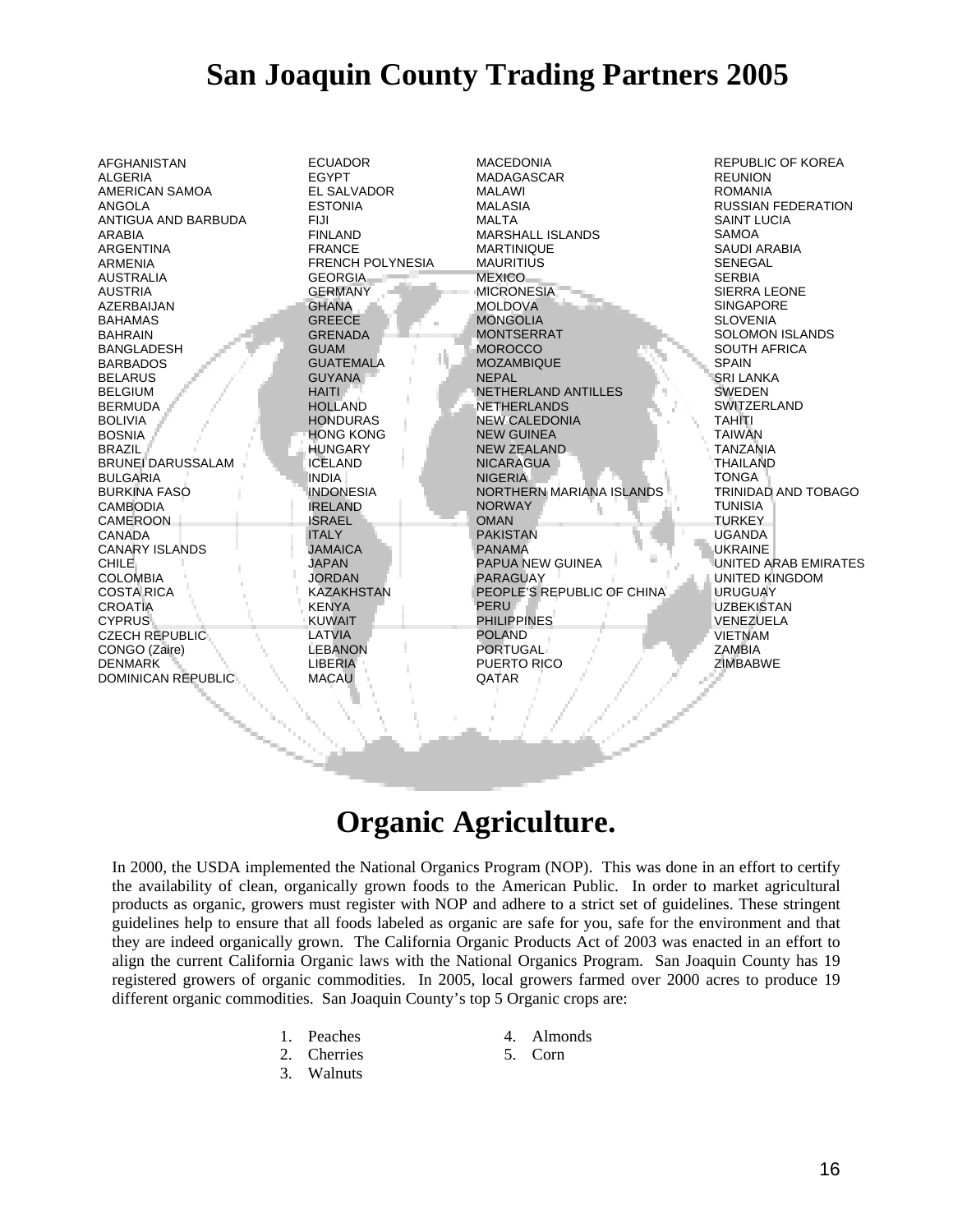#### **GENERAL SAN JOAQUIN COUNTY INFORMATION**

| <b>COUNTY SEAT</b>                                            | <b>STOCKTON</b>              |
|---------------------------------------------------------------|------------------------------|
| <b>COUNTY POPULATION (2003)</b>                               | 630,600                      |
| POPULATION PER SQUARE MILE                                    | 450                          |
| <b>INCORPORATED CITIES (7)</b>                                |                              |
| ESCALON, LATHROP, LODI, MANTECA, RIPON, STOCKTON AND TRACY    |                              |
| <b>LAND AREA (SQUARE MILES)</b>                               | 1,400                        |
| <b>LAND IN FARMS (ACRES - 2002)</b>                           | 812,629                      |
| <b>TOTAL CROPLAND (ACRES - 2002)</b>                          | 574,752                      |
| <b>IRRIGATED CROPLAND (ACRES - 2002)</b>                      | 520,172                      |
| <b>NUMBER OF FARMS (2002)</b>                                 | 4,026                        |
| <b>AVERAGE SIZE OF FARMS (ACRES - 2002)</b>                   | 202                          |
| <b>AGRICULTURAL WORK FORCE (MONTHLY AVERAGE)</b>              | 16,800                       |
| <b>SEASON HIGH - JUNE</b>                                     | 28,400                       |
| <b>SEASON LOW - DECEMBER</b>                                  | 11,000                       |
| <b>LOWEST ELEVATION IN COUNTY (DELTA AREA)</b>                | <b>12' BELOW SEA LEVEL</b>   |
| HIGHEST ELEVATION IN COUNTY (SOUTHWESTERN AREA)               | <b>3065' ABOVE SEA LEVEL</b> |
| LENGTH OF COUNTY (NORTH TO SOUTH)                             | 75 MILES                     |
| WIDTH OF COUNTY (EAST TO WEST)                                | <b>65 MILES</b>              |
| <b>AVERAGE JANUARY TEMPERATURE</b>                            | $53^\circ$                   |
| <b>AVERAGE JULY TEMPERATURE</b>                               | $93^\circ$                   |
| <b>AVERAGE ANNUAL RAINFALL</b>                                |                              |
| <b>NORTH COUNTY</b><br><b>16 INCHES</b><br><b>EAST COUNTY</b> | <b>12 INCHES</b>             |
| <b>14 INCHES</b><br><b>SOUTH COUNTY</b><br><b>WEST COUNTY</b> | <b>9 INCHES</b>              |

#### **A SPECIAL "THANK YOU"**

**The San Joaquin County Agricultural Commissioner's Office expresses its deep appreciation to the** 





**for their contributions to the 2005 Crop Report. We would also like to thank the San Joaquin County Cooperative Extension for their assistance. Without their support the publication of this report would not be possible.**